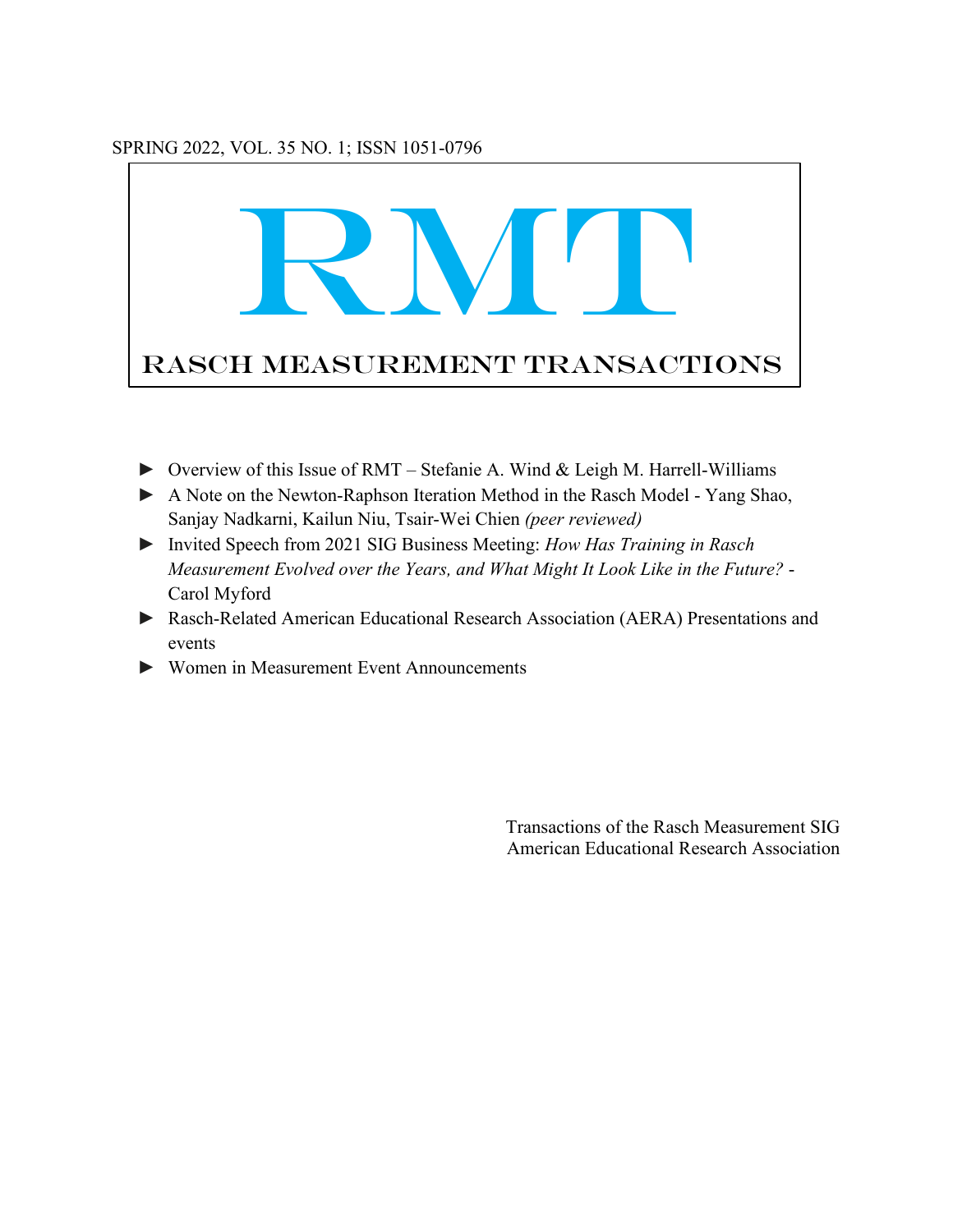# Overview of The Issue

In this issue of RMT, we have included one peer-reviewed research note, one speech, and several announcements that may be of interest to the Rasch community.

The issue begins with a research note from Yang Shao, Sanjay Nadkarni, Kailun Niu, and Tsair-Wei Chien on the Newton-Raphson Iteration Method in the Rasch Model.

Following the research note is Dr. Carol Myford's speech from the 2021 Rasch Measurement SIG business meeting.

Then, we provide an announcement that may be of interest to our readers regarding events offered by the non-profit organization Women in Measurement.

As always, we welcome your contributions to the next issue for RMT. We would appreciate receiving your research note, conference or workshop announcement, etc. by June 1, 2022. Please contact us at the email addresses below if you wish to submit something for inclusion.

Sincerely, Your RMT Co-editors, Leigh and Stefanie

#### **Rasch Measurement Transactions**

www.rasch.org/rmt Copyright © 2021 Rasch Measurement SIG, AERA Permission to copy is granted.

Editors: Leigh M. Harrell-Williams & Stefanie A. Wind Email submissions to: Leigh.Williams@memphis.edu or swind@ua.edu RMT Editors Emeritus: Richard M. Smith, John M. Linacre, & Ken Royal Rasch SIG Chair: Jue Wang Secretary: Eli Jones Treasurer: Dandan Liao Program Chairs: Manqian Lia & Audrey Conway Roberts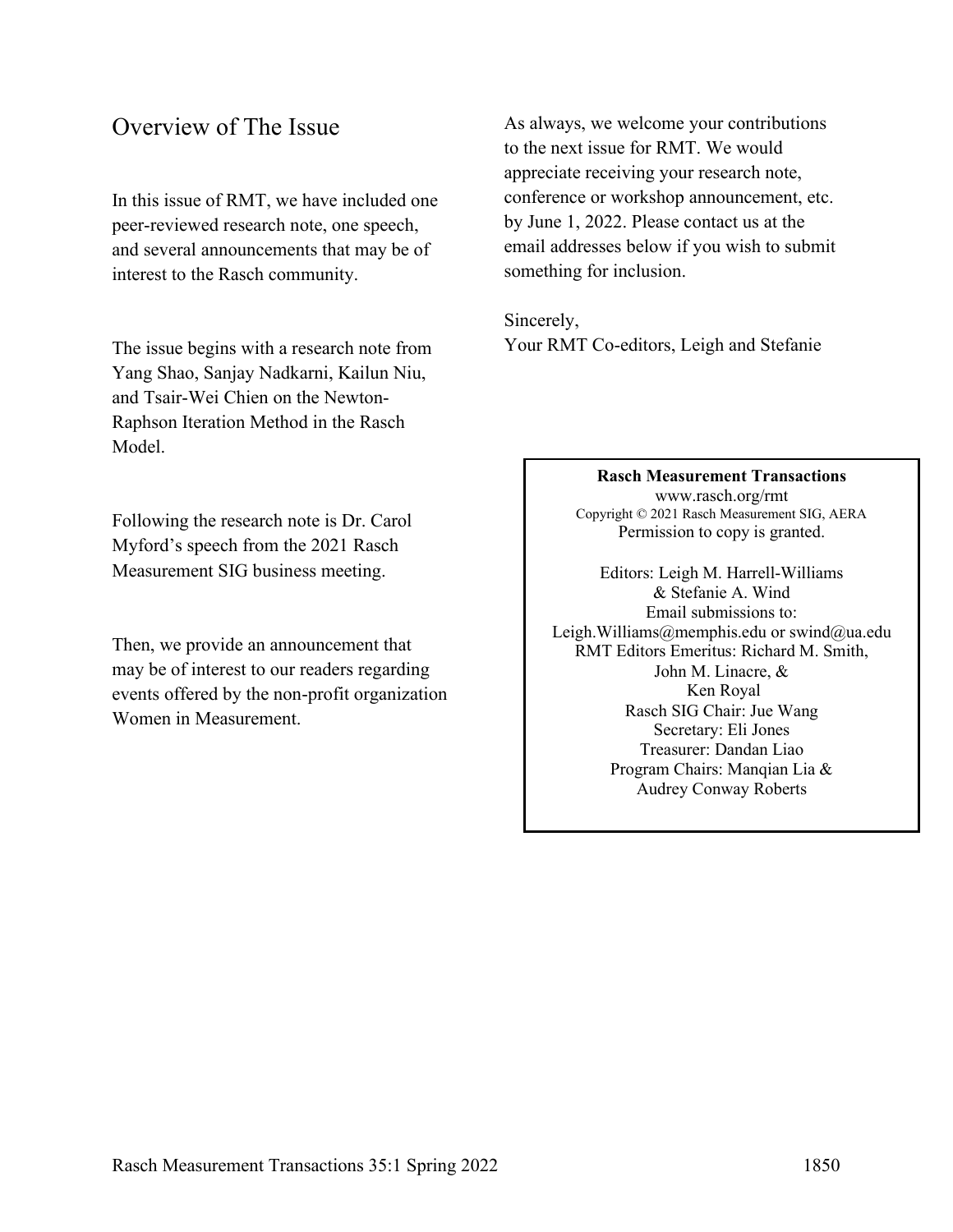## **A Note on the Newton-Raphson Iteration Method in the Rasch Model**

The Newton-Raphson Iteration Method (NRIM), as one of the history-honored (Wright & Douglas, 1977, 1996; Ludlow & Haley, 1999; Wright & Stone, 1999) and reality-practiced (Chien & Shao, 2016; Chien, Shao, & Kuo, 2017) techniques for parameter estimations, has been frequently mentioned in the literature of the Rasch Model. However, no literature has ever geometrically, programmatically, algebraically, and Rasch-specifically introduced the NRIM to Rasch readers. This study thus elaborates it from a worked example, runnable codes and an online trial, general formulas of derivation, and a Rasch context of iteration.

# **1. Calculation of an approximate value**  of  $\sqrt{7}$  using the NRIM (Sun, 2019)

Goal: Let  $f(x) = x^2 - 7$ , and search for an *x* value (>0 and marked with a red triangle) on the x-axis (Figure 1).

Step 1: Set an initial  $x$  ( $>0$ ) at any value, say 2, and get the point  $(2, -3)$ according to the formula  $(=2^2-7)$  for the  $f(2)$  on the y-axis).

Step 2: For obtaining the slope of the tangent (green) line (Figure 1), the function

of the first-order derivative of the  $f(x) =$  $x^2 - 7$  is  $f'(x) = 2x$ . The slope at the point  $(2, -3)$  equals  $4 (=2x2$  according to the  $f'(x)$ ). As such, the tangent (green) line in Figure 1 is  $g(x) = 4x - 11$ , where the intercept (-11) is obtained by the equation of intercept =  $g(x)$  –  $slop * x = -3 - 4 * 2$ .

 Step 3: For having a new round of *x* value similar to the initial one mentioned in Step 1, we gain another *x* located at  $\frac{11}{4}$  according to the  $g(x) = 4x - 11$  if  $g(x)$  is set at zero. Step 4: Repeat the Steps from 1 to 3, a new  $f(x)$  is at point  $(\frac{11}{4}, \frac{9}{16})$  (Figure 1) based on the *x* at  $\frac{11}{4}$ . Finally, *x* approaches 2.6458( $\approx \sqrt{7}$ ), no matter which initial *x* (>0) is chosen at the very beginning.



Figure 1. Functions illustrating the NRIM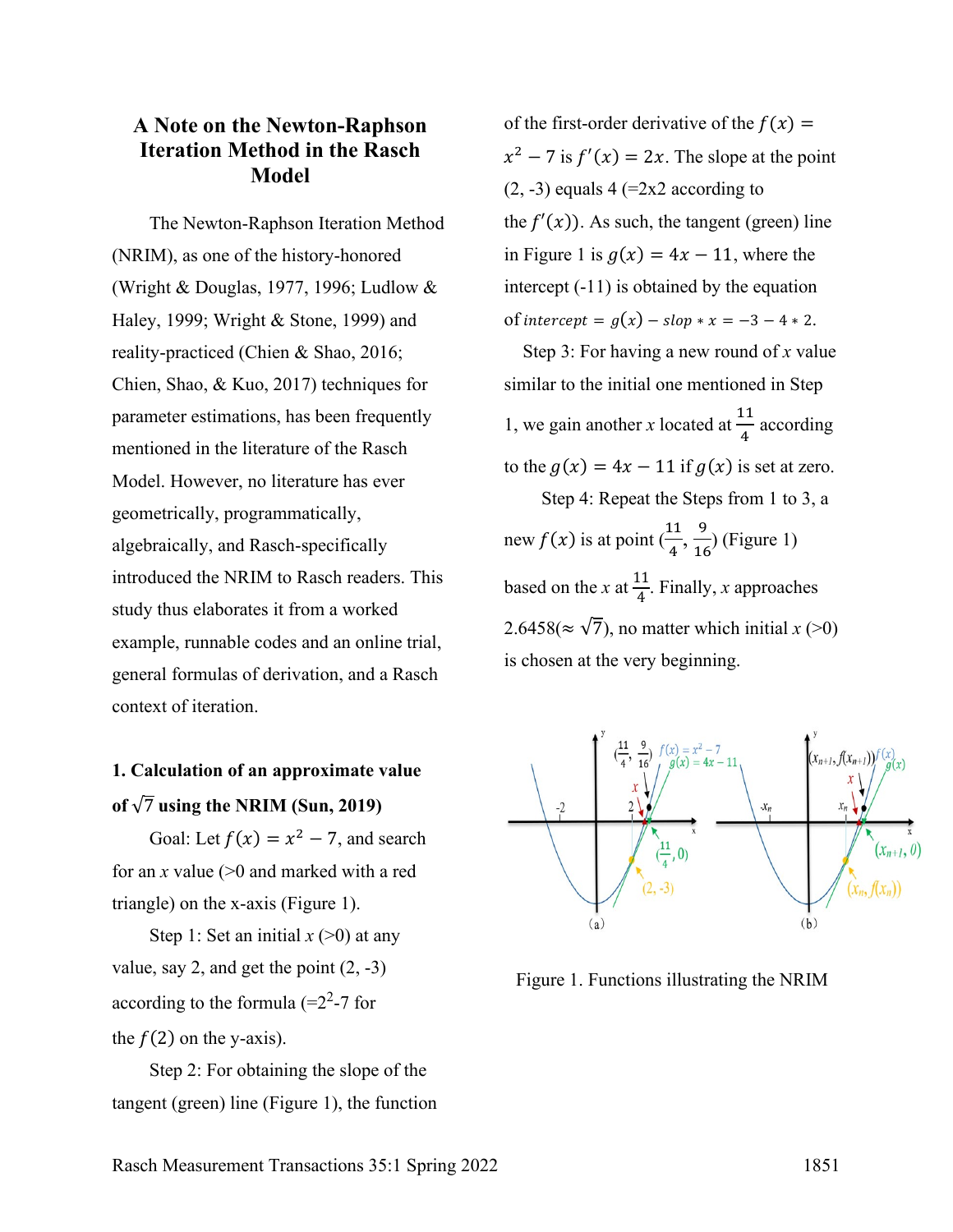# **2. Interpretation of the NRIM in Microsoft Office Excel VBA and an online calculator**

 To be more general, this article randomizes an initial value, *x* (45), different from the designated one (2) in Step 1. A criterion of convergence (Figure 2 with a grey highlight) is so exaggeratingly minor that efficient performance of iteration can be fully witnessed through a steep-to-flat line with markers as more rounds of iteration to be presented in an area of orange can be expected.



# Figure 2. An interpretation of the NRIM using the MS Excel VBA

The code (on next page) illustrates how the NRIM works in a specific programing language of Microsoft Office Excel VBA

(2021).

Alternatively, an online calculator (Figure 3)

of CodeSansar (2021) offers a hands-on trial of the exact mechanism.

|  |  | <b>Newton Raphson Method Online Calculator</b> |
|--|--|------------------------------------------------|
|  |  |                                                |

| Industri Police Lion (A) FAX: Il |                          |                        | Screen 001<br>0.0000000000001<br>Han - Ricago (Ha) |                               |            |  |
|----------------------------------|--------------------------|------------------------|----------------------------------------------------|-------------------------------|------------|--|
| $x - 2 - 7$                      |                          |                        |                                                    |                               |            |  |
| Ended & T. L. Carl F.            |                          |                        |                                                    |                               |            |  |
| 45                               |                          |                        | 50                                                 |                               |            |  |
|                                  |                          |                        |                                                    |                               | CALCULATE  |  |
|                                  | <b>Step</b>              | $\mathbf{H}^{\bullet}$ | f(MO)                                              | $\times 1$                    | f(x)       |  |
|                                  | a.                       | 45.000000              | 2018.000000                                        | 22.577778                     | 502.756049 |  |
|                                  | ä.                       | 22.577778              | 502.756049                                         | 11.443909                     | 123.963043 |  |
|                                  | $\overline{\phantom{a}}$ | 11.443909              | 123.963043                                         | 6.027794                      | 29.334299  |  |
|                                  | ٠                        | 6.027794               | 29.334299                                          | 3.594541                      | 5.920722   |  |
|                                  | b                        | 3.594541               | 5.920722                                           | 2.770969                      | 0.678270   |  |
|                                  | a<br>x                   | 2.770969               | <b>A CONTRACTOR</b><br>0.678270                    | 2.648581<br>19 19 19 19 19 19 | 0.014979   |  |
|                                  | ÷                        | 2.648581               | 0.014979                                           | 2.645753                      | 0.000000   |  |
|                                  | $\alpha$                 | 2.645753               | 0.000008                                           | 2.645751                      | 0.000000   |  |
|                                  | 9                        | 2.645751               | 0.000000                                           | 2.645751                      | 0.000000   |  |
|                                  |                          | Root                   | 1s: 2.645751                                       |                               |            |  |



# **3. Generalization of the principle of the NRIM**

 This paper generalizes the above mentioned NRIM below:

1. Let *k* be the slope of the  $g(x)$  defined

by 
$$
k_{g(x)} = \frac{y_{n+1} - y_n}{x_{n+1} - x_n}
$$

2. Two points are determined by the line

of  $g(x)$  in Figure 2:

a.  $(x_n, f(x_n))$ , which is also on the

function of the object,  $f(x)$ 

b. 
$$
(x_{n+1}, 0)
$$
 on the x-axis  
\n3. Then  $k_{g(x)} = \frac{y_{n+1} - y_n}{x_{n+1} - x_n} =$   
\n
$$
\frac{g(x_{n+1}) - g(x_n)}{x_{n+1} - x_n} = \frac{0 - f(x_n)}{x_{n+1} - x_n} = \frac{-f(x_n)}{x_{n+1} - x_n}
$$
\nand then  $x_{n+1} = x_n - \frac{f(x_n)}{k_{g(x)}}$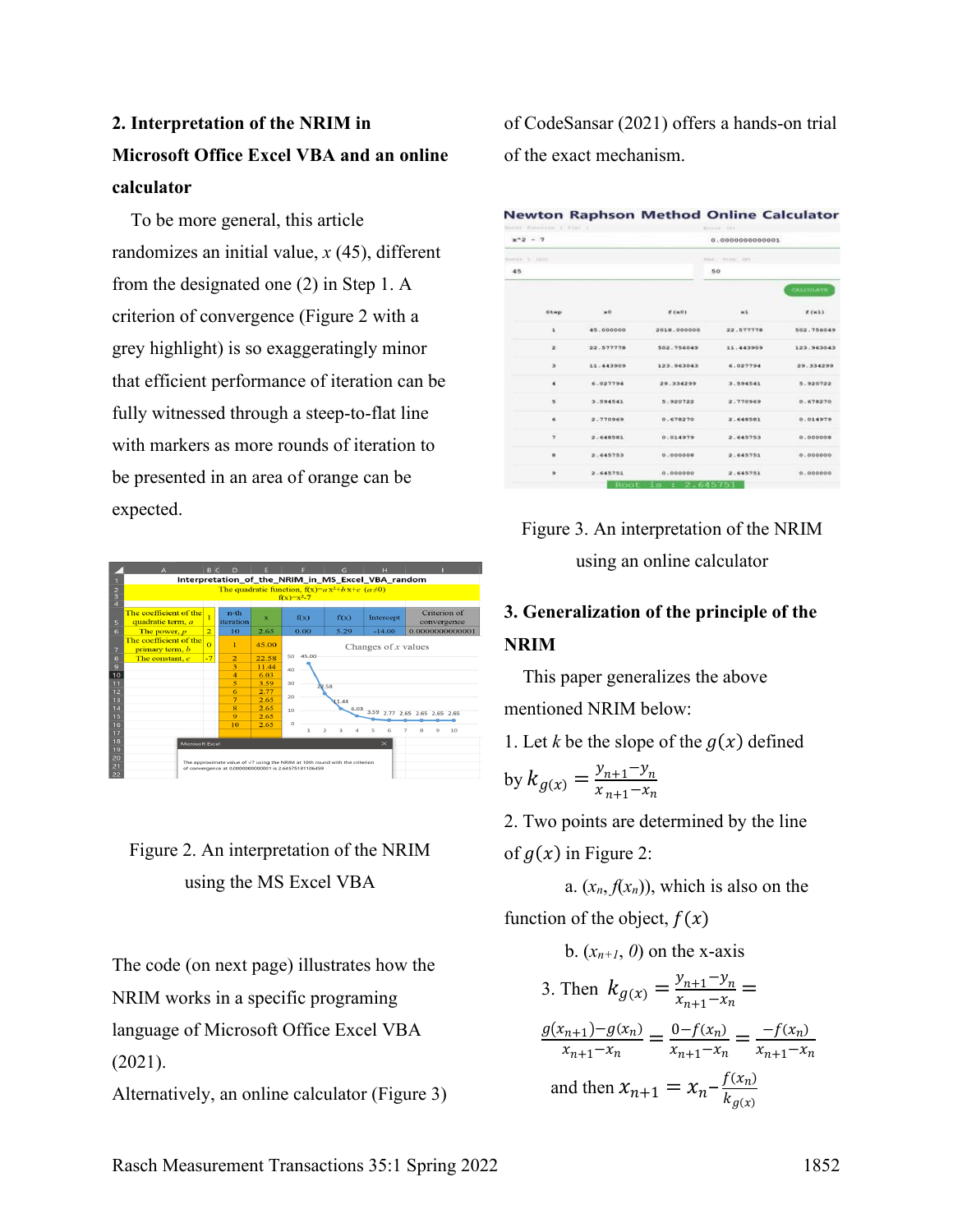#### **VBA Code**

```
Public Sub Interpretation of the NRIM in MS Excel VBA random()
 Sheets("data").Range("d6:h6").ClearContents
 Sheets("data").Range("d7:e300").ClearContents
 random number = Application. WorksheetFunction. RandBetween(1, 100)Sheets("data").Cells(6, 5) = random number
 x initial = Sheets ("data"). Cells (6, 5). Value
 a = \text{Sheets}("data").\text{Cells}(5, 2).\text{Value: } p = \text{Sheets}("data").\text{Cells}(6, 2).\text{Value}b = \text{Sheets}("data").\text{Cells}(7, 2).\text{Value: } c = \text{Sheets}("data").\text{Cells}(8, 2).\text{Value}convergence = Sheets("data").Cells(6, 9).Value
 DoFor i = 7 To 100
   n = n + 1: Sheets ("data"). Cells (6, 4) = n
                                                      The number of iteration
   Sheets("data"). Cells(i, 4) = nSheets("data").Cells(i, 5) = Sheets("data").Cells(6, 5)
   f0 = a * (x initial \wedge p) + b * x initial + cThe value of f(x \text{ initial})Sheets("data"). Cells(6, 6) = f0
   f1 = p * (x \text{ initial} \land (p-1))The value of f(x \text{ initial})Sheets("data").Cells(6, 7) = f1Intercept = f0 - f1 * x initial
                                         The intercept value of the tangent line
   Sheets("data").Cells(6, 8) = Intercept
   x iterated = -Intercept / f1 'The value of a new round of x initial, x iterated
   If Abs(x iterated - x initial) < convergence Or n > 50 Then
    Exit Do
   Else
     x initial = x iterated: Sheets("data").Cells(6, 5).Value = x initial
   End If
  Next i
 Loop
 MsgBox ("The approximate value of \sqrt{7} using the NRIM at " & n & "th
 round with the criterion of convergence at " & convergence & " is " & x initial)
End Sub
```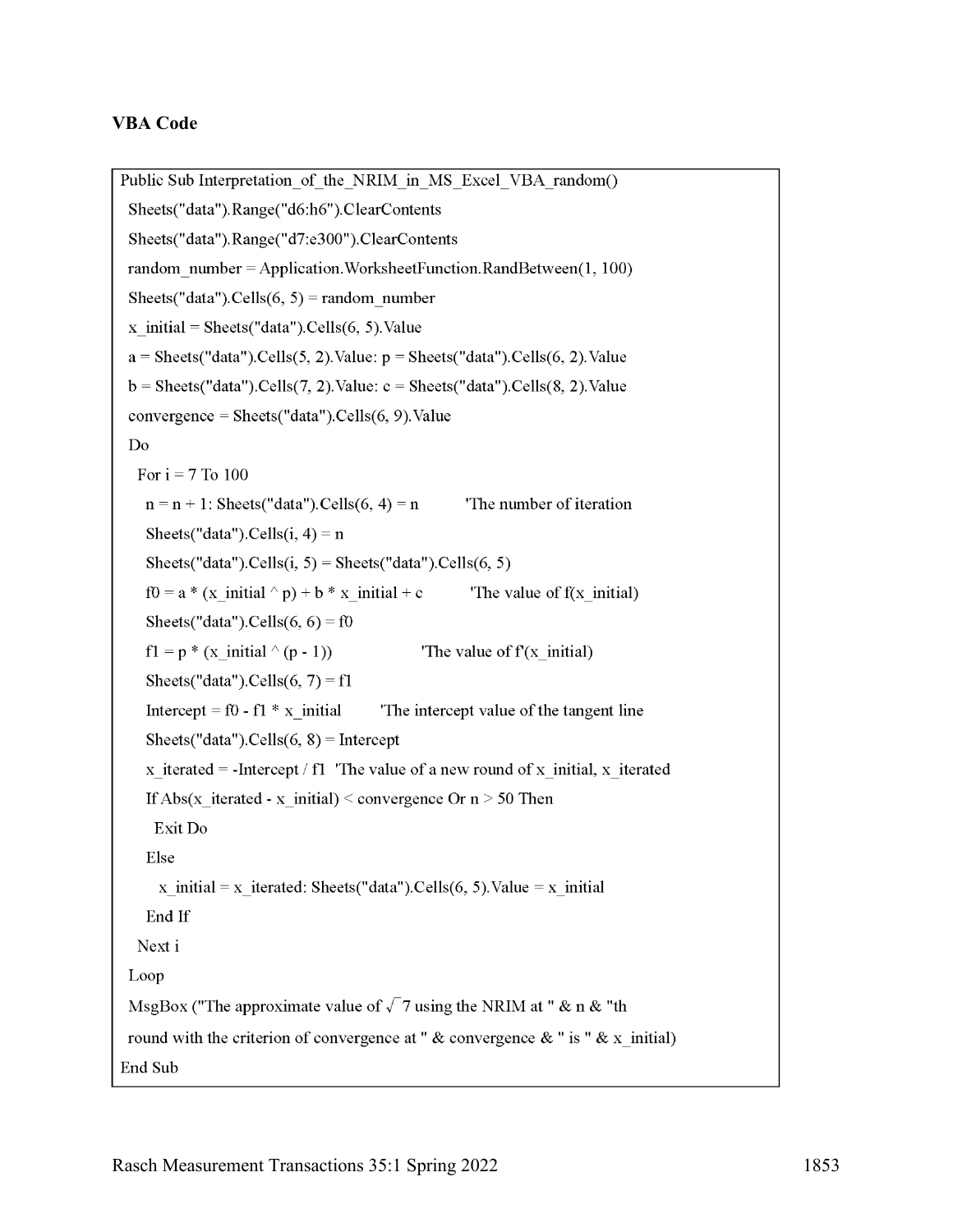4. By the definition of the first-order derivative,  $f'(x_n) = k_{g(x)}$ 5. Finally,  $x_{n+1} = x_n - \frac{f(x_n)}{f'(x_n)}$  or  $x_n =$  $x_{n-1} - \frac{f(x_{n-1})}{f'(x_{n-1})}$ 

## **4. Application of the NRIM on parameter estimations of the Rasch Model**

The NRIM is applied in unconditional procedures for parameter estimations of the Rasch Model (Wright & Douglas, 1977). And this article only cites and clarifies the iterative adjustments for person abilities below.

*Formula 0:* 

$$
\frac{\partial \log (1 + e^{\beta_v - i})}{\partial \beta_v} = e^{\beta_v - i} / (1 + e^{\beta_v - i})
$$

$$
= \pi_{vi}
$$
  
Formula  $4: \frac{\partial \lambda}{\partial \beta_v} = r_v - \sum_i^L \pi_{vi}$   
where  $i = 1, L$ ; and  $r_v = \sum_i^L x_{vi}$ 

*Formula 5:* 

$$
\frac{\partial^2 \lambda}{\partial \beta_v^2} = -\sum_i^L [\pi_{vi} * (1 - \pi_{vi})]
$$

*Formula 8:* 

$$
p_{ri}=e^{b_r-d_i}/(1+e^{b_r-d_i})
$$

*Formula 10:* 

$$
b_r^{m+1} = b_r^{m} - \frac{r - \sum_{i=1}^{L} p_{ri}^{m}}{-\sum_{i=1}^{L} [p_{ri}^{m} * (1 - p_{ri}^{m})]}
$$

$$
r = 1, L - 1
$$

Formula 0 and Formula 8 are the same, as they share the same form as to the probability of success of a particular person on a specific item; thus, Formula 4 and Formula 5 can be renewed by replacing  $\beta_v$  with  $b_r$ ,  $r_v$  (*v* from  $\beta_v$ ) with  $r_r$  (subscript  $r$  from  $b_r$ ),  $\pi_{vi}$  (*i* from  $_i$ ) with  $p_{ri}$  (*i* from  $d_i$ ), and  $x_{vi}$  (*i* from  $_i$ ) with  $x_{ri}$  (*i* from  $d_i$ ) to become: *Formula 4':* 

$$
\frac{\partial \lambda}{\partial b_r} = r_r - \sum_{i}^{L} p_{ri}
$$

where  $i = 1, L$ ; and  $r_r = \sum_{i=1}^{L} x_{ri}$ *Formula 5':* 

$$
\frac{\partial^2 \lambda}{\partial b_r^2} = -\sum_{i}^{L} [p_{ri} * (1 - p_{ri})]
$$

And consequentially, Formula 10 becomes (if the person label *r* is ignored): Formula 10':

$$
b^{m+1} = b^{m} - \frac{\frac{\partial \lambda}{\partial b_r}^{m}}{\frac{\partial^2 \lambda}{\partial b_r^2}}
$$

where the *m* is the rounds of iteration

In Formula 4', on the one hand,  $r_r = \sum_i^L x_{ri}$  is the score of the person *v* under each item from raw data, namely, an initial and very rough estimate of ability.  $r_r$  will become  $r^m$  given the omission of the person label subscript *r* and rounds of iteration, which is equal to  $b^m$ . On the other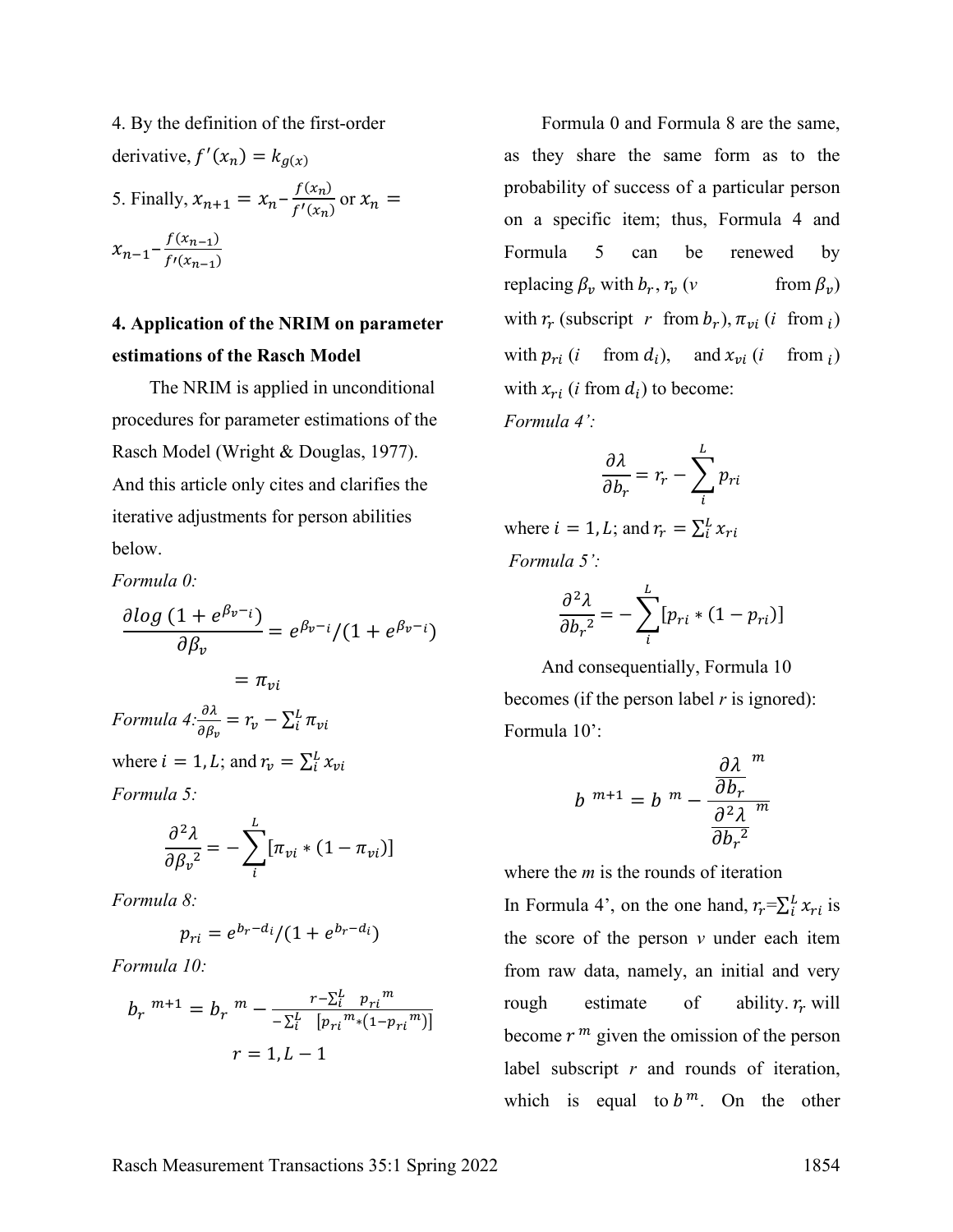hand,  $\sum_{i}^{L} p_{ri} = \sum_{i}^{L} [e^{b_r - d_i} / (1 + e^{b_r - d_i})]$  is the sum of probabilities from the model based on the same person *r* under each item *i*.  $(\sum_{i}^{L} p_i)^m = \sum_{i}^{L} [e^{b^{m}-d_i^{m}}/(1+$ 

 $\binom{b^{m}-d_i^{m}}{m}$  turns out when a specific person (the person label subscript *r* omitted) and rounds of iteration (the round label superscript *m* added) are taken into account. So, Formula 4' is changed into:

*Formula 4'':* 

$$
\frac{\partial \lambda^{m}}{\partial b} = b^{m} - \sum_{i}^{L} \left[ \frac{e^{b^{m} - d_{i}^{m}}}{\left( 1 + e^{b^{m} - d_{i}^{m}} \right)} \right]
$$

$$
= f(b^{m})
$$

Let  $x_n = b^m$ , then  $\frac{\partial \lambda}{\partial b}$  $m = f(x_n);$ and  $\frac{\partial^2}{\partial x^2}$  $\partial b$ <sup>2</sup>  $m = f'(x_n)$  exits because of the principle that Formula 5' is the first-order derivative of Formula  $4'$  concerning  $b$ , namely,  $\left(\frac{\partial^2 \lambda}{\partial b^2}\right)^m = \left(\frac{\partial}{\partial b^2}\right)^m$  $\frac{\partial \lambda}{\partial b}$  m =  $\frac{\partial}{\partial b} \left[ \left( \frac{\partial \lambda}{\partial b} \right)^m \right] = \frac{\partial}{\partial b} f(x_n) = f'(x_n).$ 

 Eventually, Formula 10' is transformed into the NRIM format,

$$
x_{n+1} = x_n - \frac{f(x_n)}{f'(x_n)} \text{ or}
$$
  

$$
x_n = x_{n-1} - \frac{f(x_{n-1})}{f'(x_{n-1})}.
$$

#### **5. Conclusion and Extension**

 Theoretically, the rationale of the NRIM is to use a rough initial estimate (i.e., an

arbitrary number, say 2, in this worked example) at the very beginning; and we can iteratively adjust the value approaching the goal by using the NRIM (Ludlow & Haley, 1999). Practically, it is also explained in computer programs where the estimation process can initially start either at any value, say, a log-odds (with fewer iterations) in the dichotomous model or at zero (with more iterations) in the polytomous model (Moulton, 2003). Extensively, (1) the essence of the NRIM is a variant of 1<sup>st</sup> degree (a.k.a, the first-order linear approximation part) of the Taylor Polynomial with Peano's Reminder,  $f(x) =$  $[\sum_{k=0}^{n} \frac{f^{(k)}(x_0)}{k!} (x - x_0)^k] + O[(x - x_0)^n],$ provided letting  $f(x_0) + \frac{f^{(1)}(x_0)}{1!}(x (x_0)^1$  be 0 (namely,  $x_0$  and x are either  $x_n$  and  $x_{n+1}$  or  $x_{n-1}$  and  $x_n$  in the NRIM format); and (2) it remains unknown from an empirical perspective of simulation research whether other iteration methods, such as gradient descent method (GDM) widely deployed in Machine Learning (Sun, 2019), function more efficiently than the NRIM in the Rasch Model or not.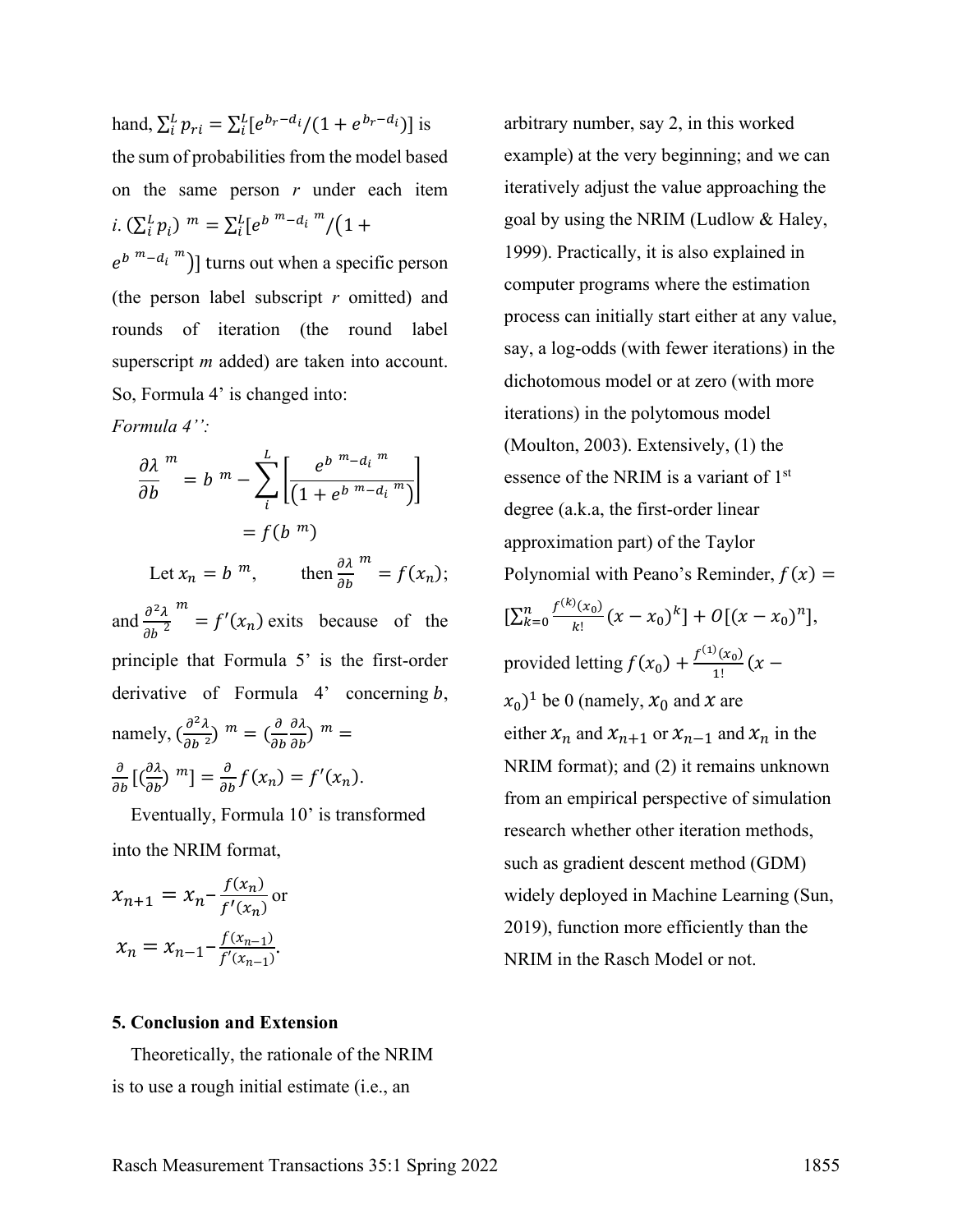#### **6. References**

- Chien, T.W., & Shao, Y. (2016). Rasch analysis for continuous variables. *Rasch Measurement Transactions*, 30:1, 1574- 1576.
- Chien, T.W., Shao, Y., & Kuo, S.C. (2017). Development of a Microsoft Excel tool for one-parameter Rasch Model of continuous items: An application to a safety attitude survey. *BMC Medical Research Methodology*, 17:4.
- CodeSansar (2021). Newton Raphson Method online calculator. Retrieved November 6, 2021, from https://www.codesansar.com/numericalmethods/newton-raphson-method-onlinecalculator.htm
- Ludlow, L. H., & Haley, K. A. (1999). Newton: Pinball wizard? *Popular Measurement*, Spring, 2:1, 5-7.
- Microsoft (2021). Microsoft Office Excel VBA reference. Retrieved October 2, 2021, from https://docs.microsoft.com/enus/office/vba/api/overview/excel
- Moulton, M. H. (2003). Excel spreadsheet (dichotomous) using JMLE estimation as one module in Rasch Measurement Analysis Software Directory. Retrieved August 7, 2017, from <https://www.rasch.org/software.htm>
- Sun, B. (2019). 机器学习中的数学 [*Mathematics in Machine Learning*]. 北京 :中国水利水电出版社 [Beijing: China
- Water & Power Press].
- Wright, B. D., & Douglas, G. A. (1977). Conditional versus unconditional procedures for sample-free item analysis. *Educational and Psychological Measurement*, 37:3, 573-586.
- Wright, B. D., & Douglas, G. A. (1996). Estimating Rasch (person, ability, theta) measures with known dichotomous item difficulties: Anchored Maximum Likelihood Estimation (AMLE). *Rasch Measurement Transactions*, 10:2, 499.

Wright, B. D., & Stone, M. H. (1999). *Measurement Essentials* (2<sup>nd</sup> Edition). Wilmington, Delaware: Wide Range, Inc.

*Yang Shao Jiaxing University, Jiaxing, Chinese mainland* 

*Sanjay Nadkarni Emirates Academy of Hospitality Management, Dubai, United Arab Emirates* 

*Kailun Niu Huzhou Vocational and Technical College, Huzhou, Chinese mainland* 

 *Tsair-Wei Chien Chi Mei Medical Center, Tainan, Taiwan [smile@mail.chimei.org.tw](mailto:smile@mail.chimei.org.tw)*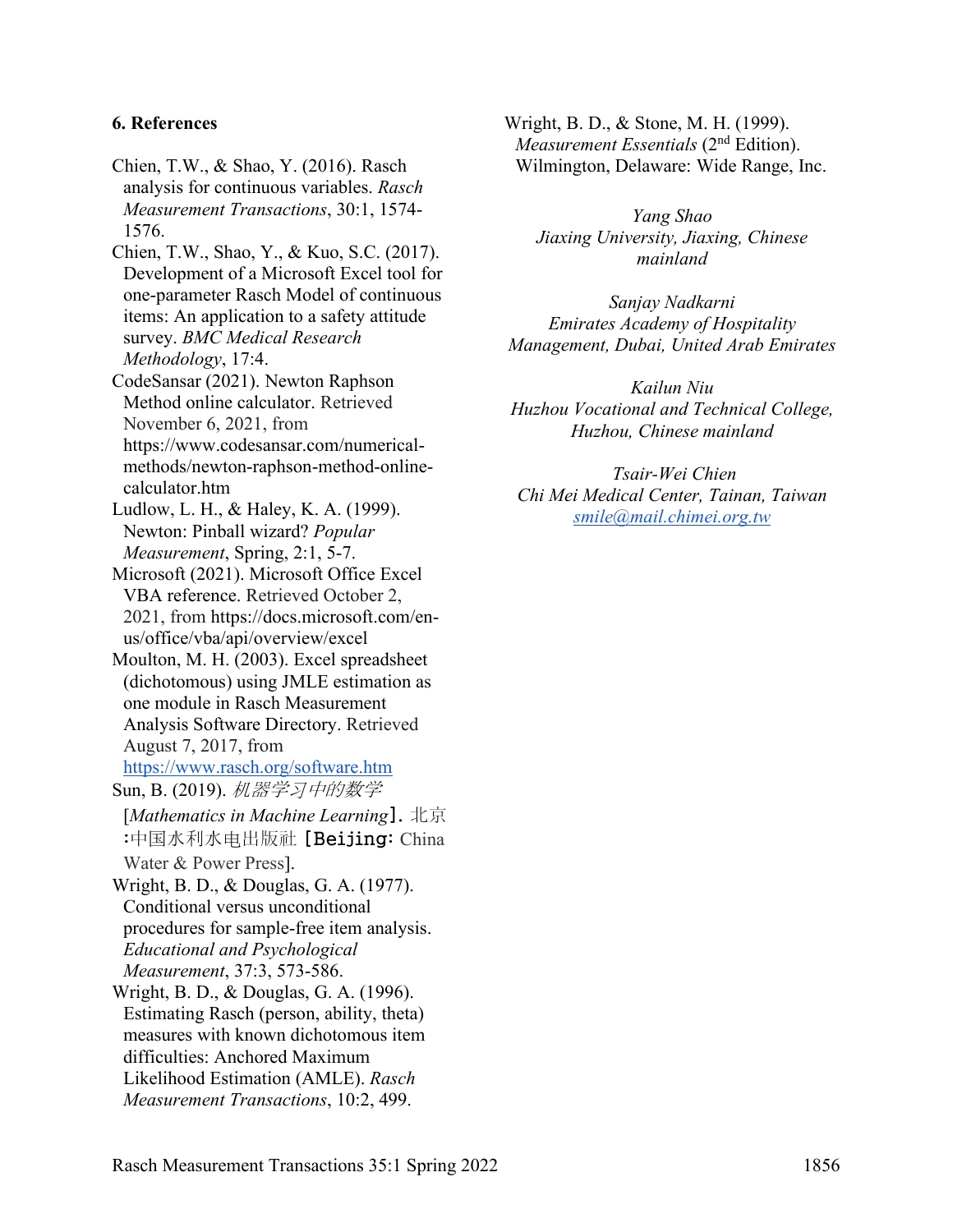# **How Has Training in Rasch Measurement Evolved over the Years, and What Might It Look Like in the Future?**

*The text below was taken from Carol Myford's invited speech given at the 2021 Rasch Measurement SIG Business Meeting on April 10, 2021. The PDF file of the slides can be found at [https://rasch.org/Myford\\_RaschMea](https://rasch.org/Myford_RaschMeausurementSIG_Speech_Spring2021.pdf) [usurementSIG\\_Speech\\_Spring2021.p](https://rasch.org/Myford_RaschMeausurementSIG_Speech_Spring2021.pdf) [df](https://rasch.org/Myford_RaschMeausurementSIG_Speech_Spring2021.pdf)*

*Note:* The bold blue letters correspond to the slide numbers in Dr. Myford's presentation.

**2.** As I was considering topics for this speech, I was inspired by a podcast on Quantitude. If you have not heard of this podcast, it is co-hosted by two quantitative methodologists, Patrick Curran, from the University of North Carolina at Chapel Hill, and Greg Hancock, from the University of Maryland.

These two guys discuss a wide variety of serious quantitative topics--from Bayesian statistics and model-based thinking--to more practical topics for those who are navigating "academia and the chamber of secrets," as they describe it- from getting tenure, to applying for grants and jobs. There are also episodes that provide practical guidance for graduate

students, like developing research ideas and choosing a journal for publication. Their episodes are a mix of down-to-earth seriousness and light-hearted humor. This past January they hosted an episode on the future of teaching quantitative methods that got my brain percolating.

**3.** Here is how Greg Hancock introduced this episode: (*play audio file on the slide*) **4.** After listening to this episode, I began reflecting on how training in Rasch measurement has evolved over the years. And I started wondering about what it might look like in the future. I invite you to join me today as we look back to the past, consider the present, and then look forward to the future.

**5.** To do that will require time travel. For our trip, we are going to need a time machine.

### **Episode 1: The Past**

**6.** For the first destination, we will head back to the 1980s to get a feel for what Rasch measurement training was like during that decade.

**7.** I am a big fan of the *Back to the Future* franchise. The first film was released in 1985. Michael J. Fox was cast as a smalltown California teen. He travels back to the 1950s when his friend, an eccentric and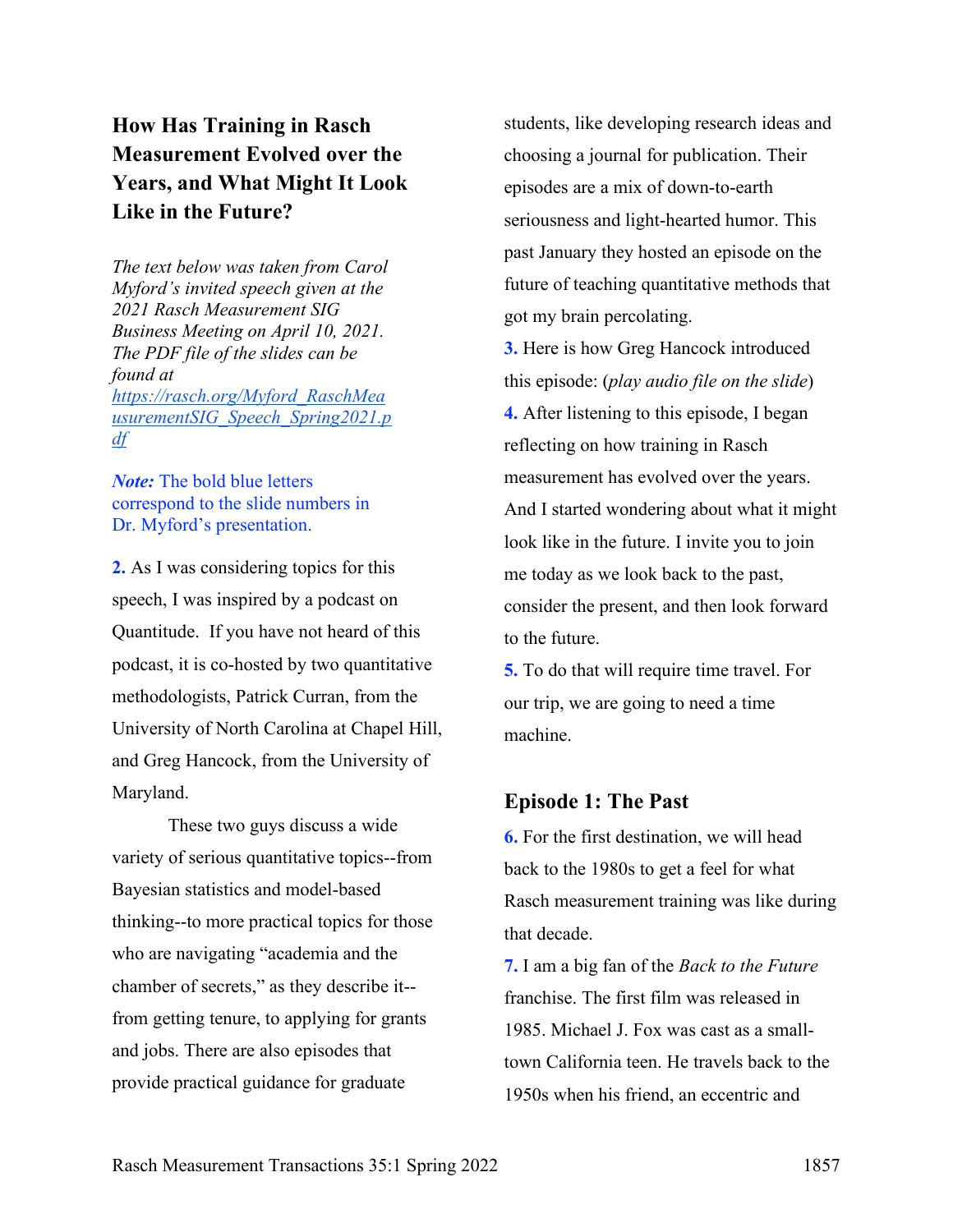slightly wacky scientist, Doc Brown, played by Christopher Lloyd, embarks on an experiment that goes seriously awry. **8.**They travel through time in Doc Brown's very classy, modified DeLorean, as you see on this slide.

**9.** So, that is how we will time travel back to the 1980s. Let's go!

**10.** To set Episode 1 of our journey in its proper historical context, this was a decade when recognition of Rasch measurement as an appropriate approach for analyzing data was problematic in some quarters, even though it had been around since the 1960s. In the 1980s, researchers using this approach sometimes encountered difficulty getting their research published. They faced rejections from editors of certain journals. To be sure, some articles did indeed get published, but it was often a steep uphill climb.

**11.** One very hopeful development was the founding of the Rasch Measurement SIG in 1987. It functioned as a meeting place for researchers, policy makers, and practitioners to gather to communicate about research and practice. The SIG sponsored the publication of *Rasch Measurement Transactions*, a forum for engaging with others in the Rasch community.

**12.** Against that backdrop, in the 1980s some (but not a lot) of universities were offering face-to-face instruction in Rasch measurement in their graduate training programs. Gerhard Fischer (2010) reminded us that as early as the 1960s and 1970s there were professors teaching about Rasch measurement in Denmark, Germany, Austria, the Netherlands, and the U.S. At some universities, professors included a unit on Rasch measurement in a larger Item Response Theory course or as a topic covered in a Theories of Measurement course, giving students an introduction to the subject. Still, in only a very few select institutions could students take in-depth, quarter- or semester-long courses devoted to the study of Rasch measurement.

**13.** There were precious few training materials for professors to draw upon when designing these courses. Ben Wright and Mark Stone published their classic text *Best Test Design* in 1979. That was followed in 1982 by Ben and Geoff Master's text *Rating Scale Analysis* and in 1988 by David Andrich's *Rasch Models for Measurement*. Those three books, along with the 1980 reprint of Rasch's *Probabilistic Models for Some Intelligence and Attainment Tests*  (originally published in 1960) were the "Big 4" foundational readings for students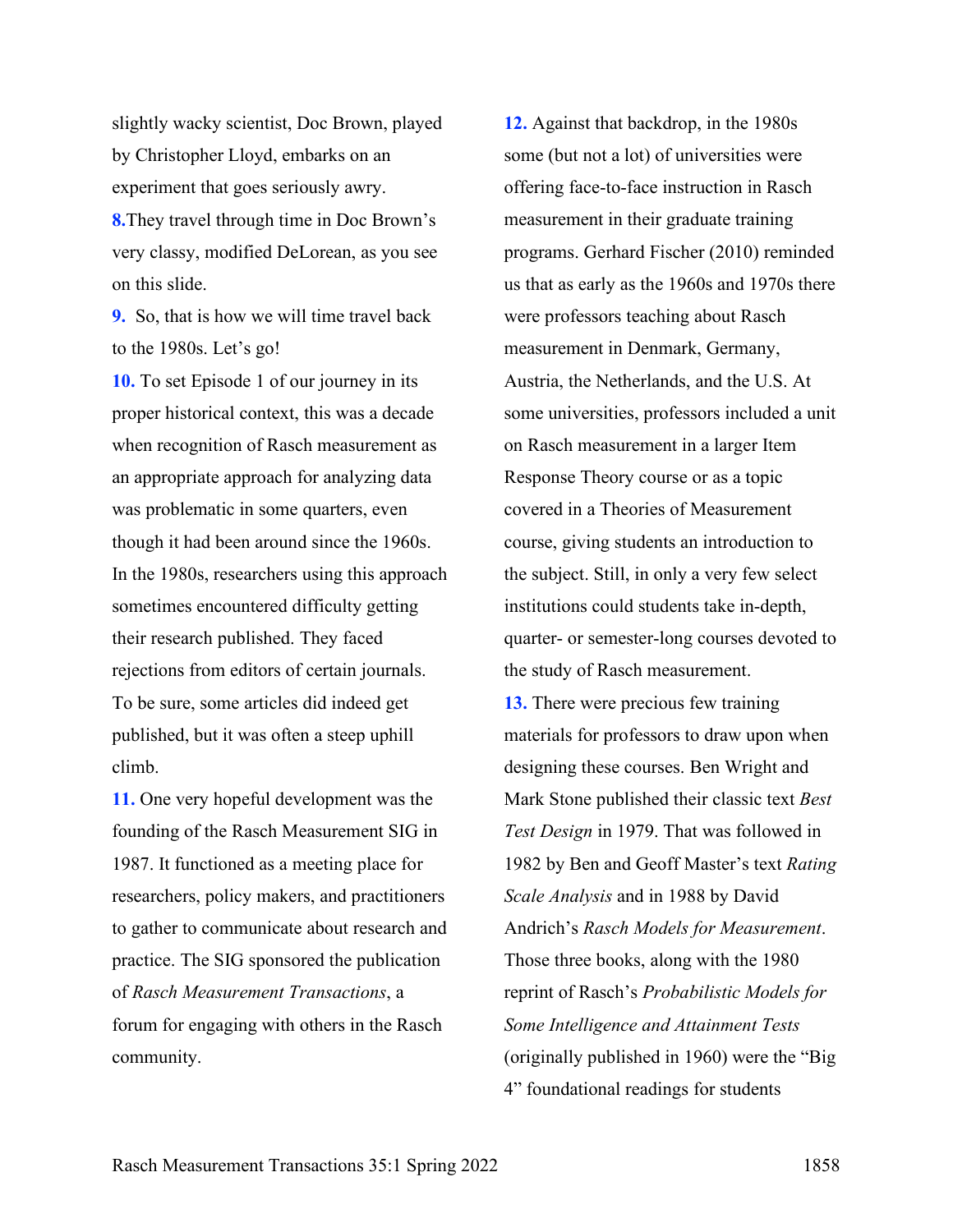studying Rasch measurement in the U.S. in the 1980s.

I was a student in the doctoral program at the University of Chicago in the 1980s, taking courses with Ben Wright. My remembrances of those texts were that they were heavy on mathematical theory and comparatively light on application. But, on the upside, the texts gave students an introduction to the theoretical underpinnings of Rasch measurement, and they laid the foundation for future textbook development. **14.** While we were attending these courses, we also learned to use software programs (Smith, 1988) to run Rasch analyses, including those shown on this slide:

# BICAL, DICOT, MSCALE, MSTEPS, MFORMS, IPARM, FACETS, PC-CREDIT, BIGSCALE

**15.** The computers back then were quite primitive by today's standards. Just to give you some context, IBM introduced its first laptop in 1986. It weighed 12 pounds, 18 pounds lighter than IBM's "portable" computer of that time, and it cost about \$2,000. Microsoft Windows 1.0 had just been launched a year earlier. To students like me taking statistics courses back in the mid-1970s, these new personal computers were revolutionary.

**16.** If we were to ride in Doc Brown's DeLorean even further back in time to the 1970s when I was taking statistics courses at the University of Georgia, you would see the sets of punch cards that we students created. You would see us trekking over to the university's computer center halfway across campus to hand over the punch cards to a computer operator wearing white gloves who would run our analyses on the IBM mainframe.

**17.** You would also see me buying my first calculator to use in my statistics courses. It cost \$100—big money for a financially strapped graduate student. It had a memory and a square root key! I thought I had died and gone to heaven… but I digress. **18.** Anyway, it was a gargantuan step forward in the 1980s when, as a graduate student at the University of Chicago, I could create specification files on my trusty Zenith dummy terminal, and then run analyses myself! No punch cards! No numerous treks to a campus computer center!

But here was the downside. Running analyses on that dummy terminal could take hours. I would often launch an analysis before going to bed at night. And then I would hope against hope that I had not made any mistakes setting up that specification file so that when I woke up in the morning,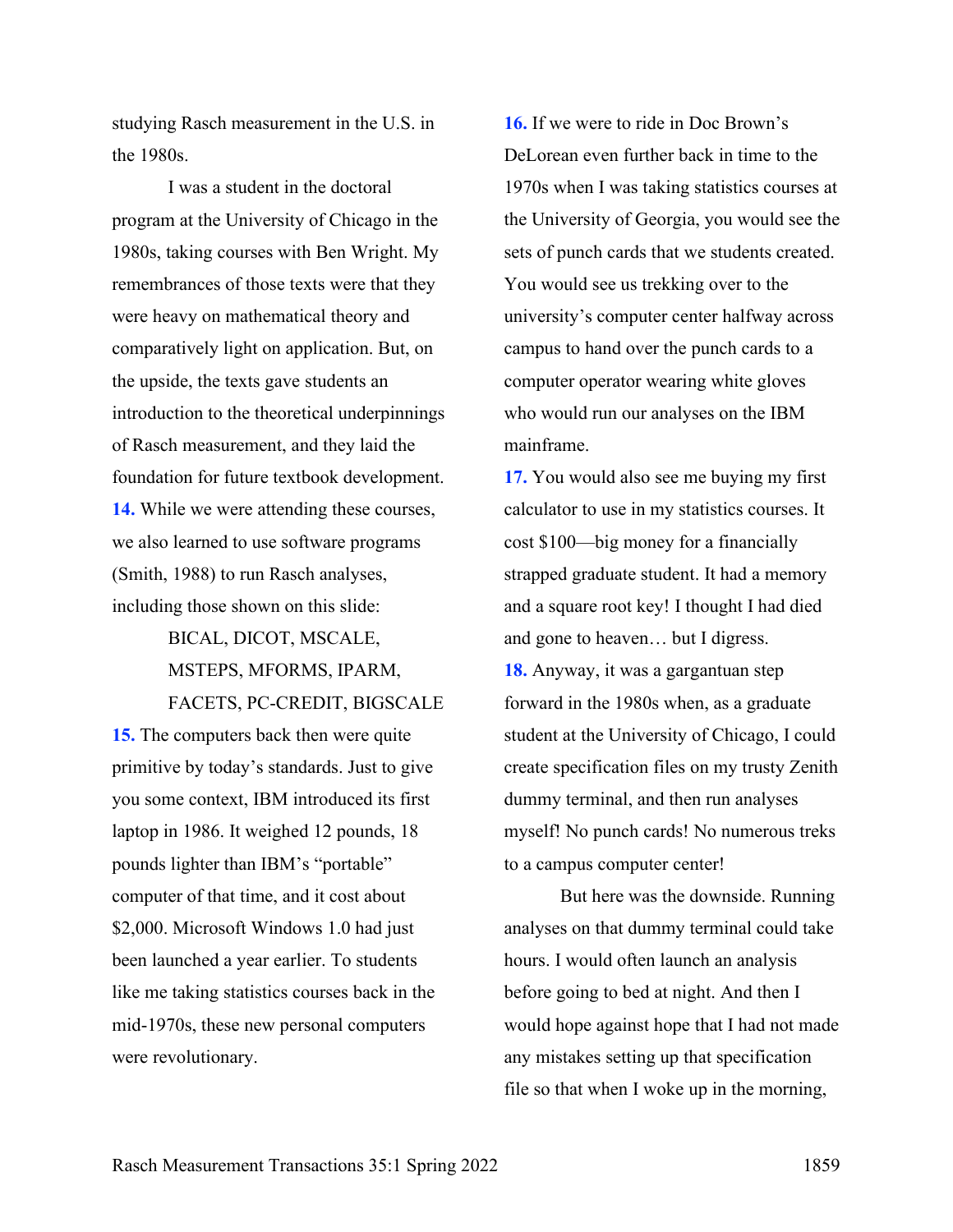the analysis would have run its course. Today, that same analysis would take mere minutes to run, if that.

**19.** In the 1980s, students also benefitted from some informal ways to learn about Rasch measurement. The first International Objective Measurement Workshop (IOMW) took place on the Chicago campus in 1981. It brought together practitioners from England, Australia, and America to present research and discuss their work. The second workshop was held in Western Australia in 1982, and then it was back in Chicago in 1985 and 1986, and in Berkeley, California in 1989 (Smith, 2019). Additionally, in the late 1980s Ben Wright introduced the Midwest Objective Measurement Seminars (MOMS).

Students who attended these informal workshops and seminars saw Rasch measurement in action. These gatherings provided valuable opportunities to engage in lively discussions with practitioners who were making real-world use of the measurement tools we were learning about. We used those gatherings to practice delivering presentations about our own work. We could get constructive feedback from those seasoned practitioners before we headed off to AERA or NCME to nervously give our first professional

conference presentations and be truly intimidated.

So, that is the state of Rasch measurement training in the 1980s. You get the picture? Ok, then on to the present.

#### **Episode 2: The Present**

**20.** Time to jump back in the DeLorean with old Doc Brown at the wheel and travel to 2021. What does training in Rasch measurement look like today? **21.** To set Episode 2 in its proper historical context, thankfully in 2021 there is more acceptance of researchers' use of Rasch measurement methodology. Many more journals are publishing papers in which researchers have employed Rasch measurement approaches, which is a relief. That is certainly not true of all scientific journals, but it is a far cry from the dismal situation that researchers faced in the 1980s. The Institute for Objective Measurement website has a list of over 160 "Raschfriendly" journals that have published studies in which researchers have used Rasch measurement methodology and would likely publish more. In my view, that is simply astonishing!

**22.** We also need to acknowledge two journals that have provided Rasch practitioners with much-needed publication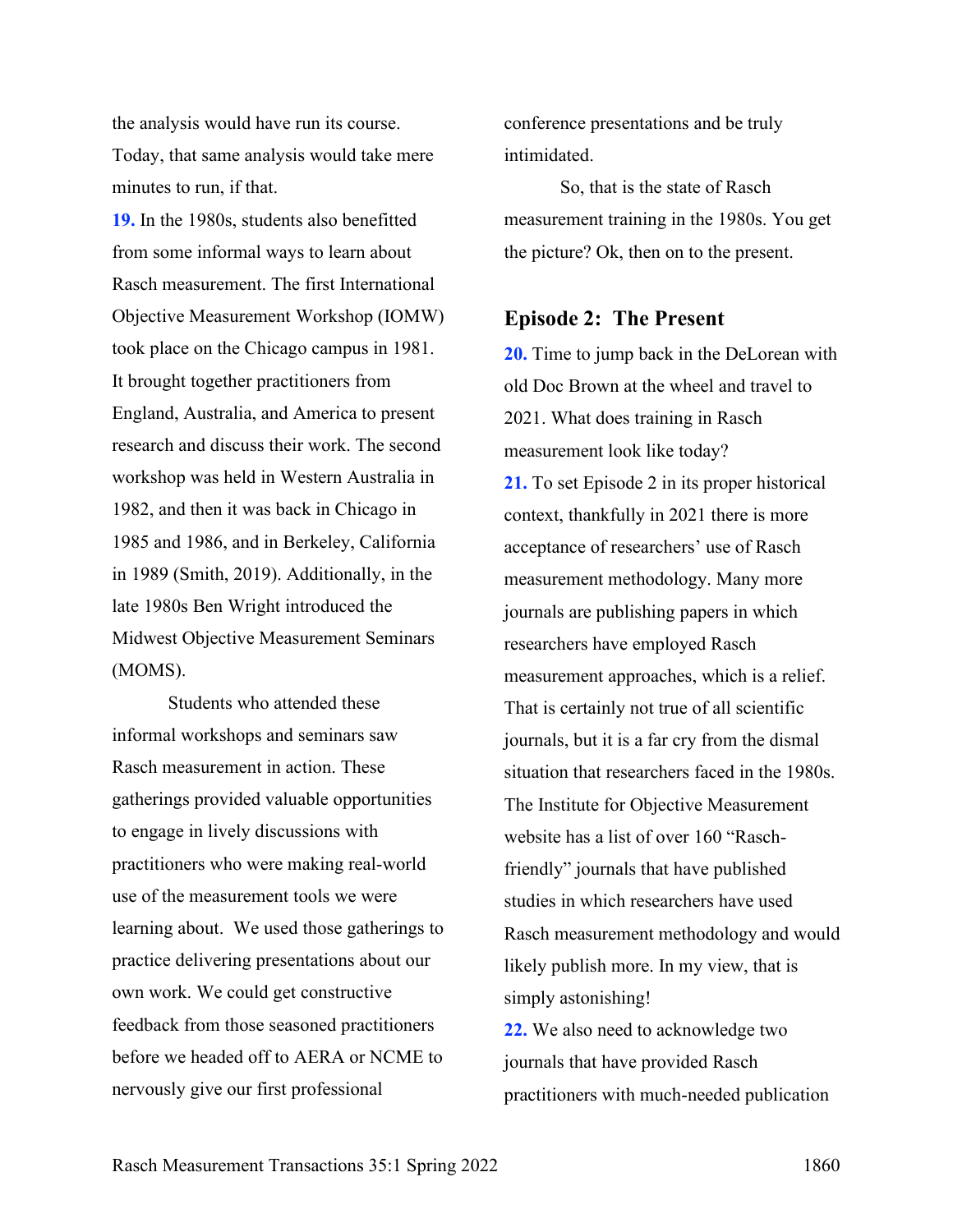outlets. The first was the *Journal of Outcome Measurement*, which began publication in 1997. It was followed in 2002 by its successor, the *Journal of Applied Measurement*. Many groundbreaking articles have found a home in these journals. JAM Press has also been instrumental in publishing refereed works from a variety of different disciplines that focus on measurement theory and its application in the construction of variables, again, a real boon to the field.

**23.** So, what does the Rasch measurement training landscape look like today, in comparison to the 1980s? We continue to see face-to-face courses included in graduate programs, likely many more than in the 1980s. As in the past, some instructors will include a unit on Rasch measurement in an Item Response Theory course or as a topic covered in a broad Theories of Measurement course. Other instructors will create Rasch measurement courses.

**24.** The National Council on Measurement in Education's website regularly updates a listing of universities in the U.S. and Canada that offer graduate training in educational measurement and related areas [\(https://higherlogicdownload.s3.amazonaws.](https://higherlogicdownload.s3.amazonaws.com/NCME/c53581e4-9882-4137-987b-4475f6cb502a/UploadedImages/Documents/Grad_Programs_1219.pdf)

[com/NCME/c53581e4-9882-4137-987b-](https://higherlogicdownload.s3.amazonaws.com/NCME/c53581e4-9882-4137-987b-4475f6cb502a/UploadedImages/Documents/Grad_Programs_1219.pdf)[4475f6cb502a/UploadedImages/Documents/](https://higherlogicdownload.s3.amazonaws.com/NCME/c53581e4-9882-4137-987b-4475f6cb502a/UploadedImages/Documents/Grad_Programs_1219.pdf) Grad Programs 1219.pdf). Similarly, the website for Division 5 of the American Psychological Association maintains an upto-date listing of doctoral programs in quantitative methods offered in the U.S. and Canada

[\(https://www.apadivisions.org/division-](https://www.apadivisions.org/division-5/resources/doctoral)[5/resources/doctoral\)](https://www.apadivisions.org/division-5/resources/doctoral).

However, the brief program descriptions included at the NCME website do not identify those universities that provide Rasch measurement training. Indeed, even when one looks at each program's website to examine their course offerings, it is often not possible to tell whether faculty offer coursework in Rasch measurement theory. **25.** Jennifer Randall and her colleagues (2021a) recently examined the course offerings in 118 graduate programs in educational measurement, psychometrics, and quantitative methods in 76 U.S. institutions. About 13-14% of the courses were educational measurement courses. Most were taught in either education or psychology departments, but, unfortunately, we do not know what percentage of those courses included Rasch measurement as a topic.

**26.** If you are curious about the number of doctorates awarded in the U.S. in educational measurement and related fields,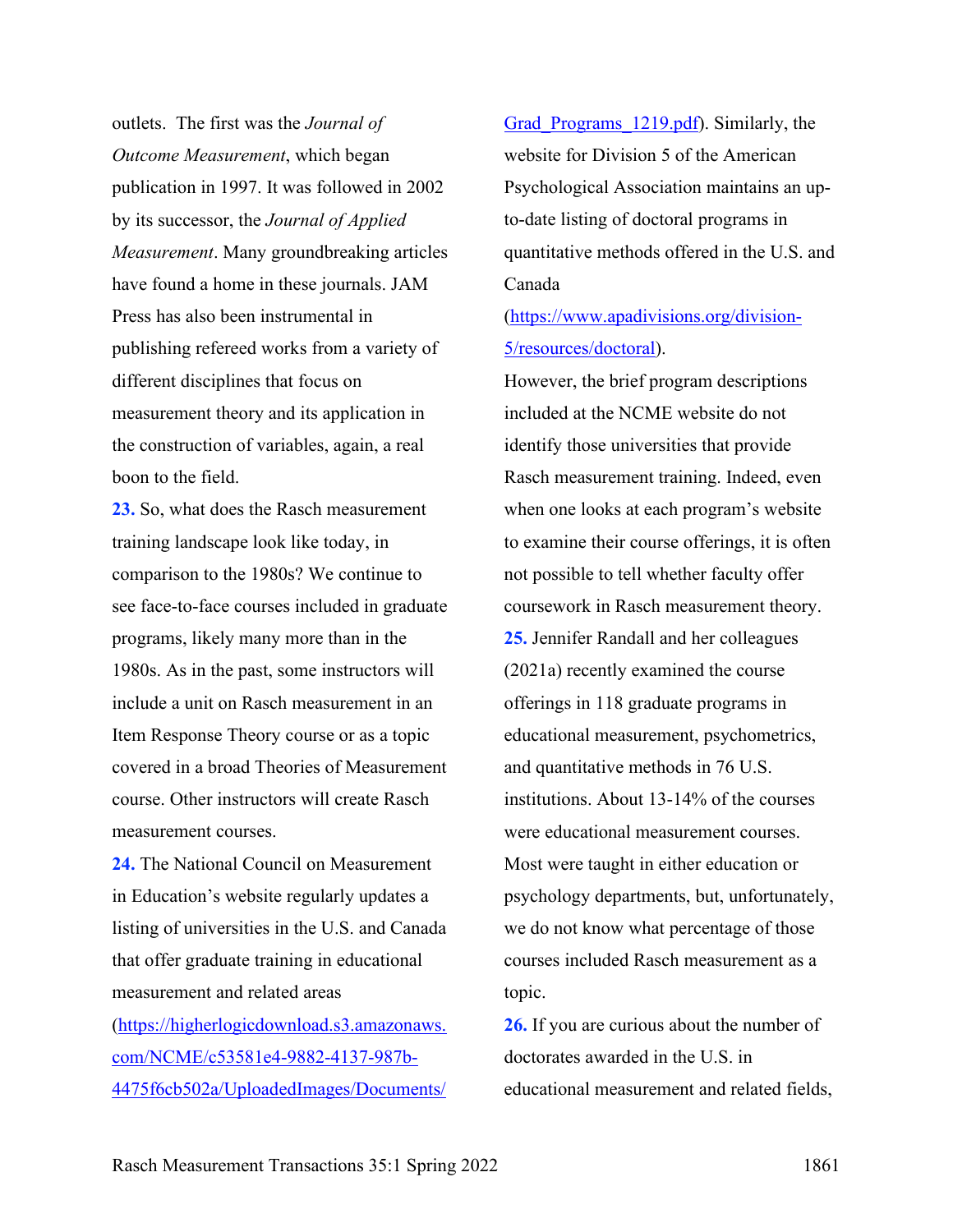the National Science Foundation regularly provides that information. This slide shows the number of doctorates earned most recently in these fields:

> (see Table 13: [https://ncses.nsf.gov/pubs/nsf22300/](https://ncses.nsf.gov/pubs/nsf22300/data-tables) [data-tables\)](https://ncses.nsf.gov/pubs/nsf22300/data-tables).

**27.** You might also wonder where educational measurement graduate programs are located. This map shows the locations of the 120 educational measurement graduate programs in the U.S. offered in 2018 (Rios et al., 2019). Colleges and universities in the most darkly shaded states host the most programs.

> [\(https://www.researchgate.net/public](https://www.researchgate.net/publication/334995910_An_Analysis_of_College_Choice_Information_Provided_on_Graduate_Program_Websites_Implications_for_Improving_Applicant_Diversity_in_Educational_Measurement) ation/334995910 An Analysis of C ollege Choice Information Provide d\_on\_Graduate\_Program\_Websites Implications for Improving Applic ant Diversity in Educational Meas [urement\)](https://www.researchgate.net/publication/334995910_An_Analysis_of_College_Choice_Information_Provided_on_Graduate_Program_Websites_Implications_for_Improving_Applicant_Diversity_in_Educational_Measurement)

If you were to venture a guess, do you think that more males, or more females, have earned doctoral degrees in educational measurement-related fields in recent years in the U.S.?

**28.** This slide shows the most recently available data from 2019, as reported by the National Science Foundation, with females

receiving about 67% of those doctoral degrees, on average:

(see Table 16:

[https://ncses.nsf.gov/pubs/nsf21308/data](https://ncses.nsf.gov/pubs/nsf21308/data-tables)[tables\)](https://ncses.nsf.gov/pubs/nsf21308/data-tables).

I am very curious to know whether this finding is unique to the U.S., or whether doctoral programs in educational measurement-related fields in other parts of the world are reporting similar findings. It would also be interesting to know if students earning master's degrees in these fields would show a similar pattern.

**29.** This pattern of more females than males earning doctoral degrees in educational measurement appears to have picked up steam in the early 2000s (Randall et al., 2021b). On this slide, the solid line shows the number of females earning doctoral degrees, while the broken line shows the number of males. As you can see, that pattern has become even more pronounced since about 2005.

#### (see Figure 2:

#### [https://doi.org/10.1111/emip.12395\)](https://doi.org/10.1111/emip.12395)

**30.** One other intriguing gender-related development—in 2020, we witnessed the birth of a non-profit organization whose purpose is the advancement of women in educational measurement, particularly minority women. The organization is called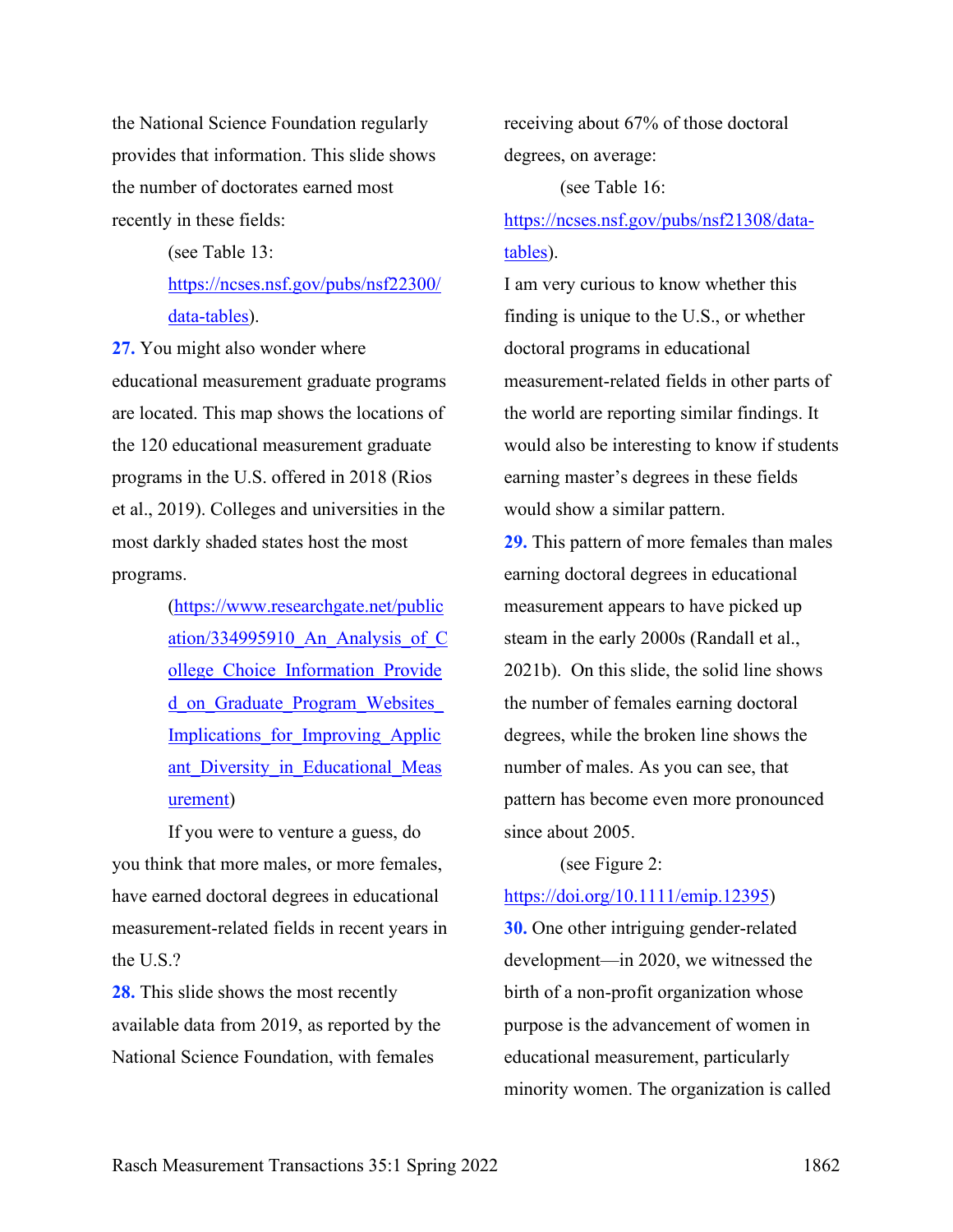Women in Measurement, Inc. It has a website where you will find its mission and goals

#### [\(https://www.womeninmeasurement.org/\)](https://www.womeninmeasurement.org/).

**31.** One of the biggest changes in graduate education since the 1980s is the growth of online instruction. Faculty have offered online courses in Rasch measurement theory and practice as part of master's, doctoral, and certificate programs for many years now, for example, at the University of Illinois at Chicago, where I taught [\(https://mesaonline.ec.uic.edu/\)](https://mesaonline.ec.uic.edu/)

Private companies and other organizations are offering online Rasch measurement courses for personal and professional development that do not require individuals to be enrolled in a graduate program. The Institute for Statistics Education through its Statistics.com website provides such training [\(https://www.statistics.com/courses/rasch](https://www.statistics.com/courses/rasch-measurement-core-topics/)[measurement-core-topics/;](https://www.statistics.com/courses/rasch-measurement-core-topics/) [https://www.statistics.com/courses/rasch](https://www.statistics.com/courses/rasch-measurement-further-topics/)[measurement-further-topics/\)](https://www.statistics.com/courses/rasch-measurement-further-topics/), as does the Australian Council for Educational Research [\(https://www.acer.org/au/professional](https://www.acer.org/au/professional-learning/postgraduate/rasch)[learning/postgraduate/rasch\)](https://www.acer.org/au/professional-learning/postgraduate/rasch) and The Psychometric Laboratory at the University of Western Australia

## [\(https://www.uwa.edu.au/schools/medicine/](https://www.uwa.edu.au/schools/medicine/psychometric-laboratory) [psychometric-laboratory\)](https://www.uwa.edu.au/schools/medicine/psychometric-laboratory).

**32.** Not everyone who seeks training in Rasch measurement is looking for quarteror semester-long courses. Some individuals are seeking training related to certain topics. Others may want to explore applications of Rasch measurement in particular fields. Still others with little or no background in statistics or measurement may be looking for brief, user-friendly introductions to Rasch measurement. To meet these diverse needs, trainers have developed short-term workshops, seminars, symposia, and summer schools. These are offered in conjunction with conferences, presented online, or delivered in-person in various venues around the world, as needs arise. **33.** Building on the informal training opportunities initiated in the 1980s, we see in 2021 an expanded set of conference opportunities for students and practitioners to meet, network, and learn about ongoing research. These include the Pacific Rim Objective Measurement Symposia (PROMS), the International Outcome Measurement Conference (IOMC), the International Conference on Probabilistic Models for Measurement, the annual meetings of the UK Rasch User group, and the international meetings of the European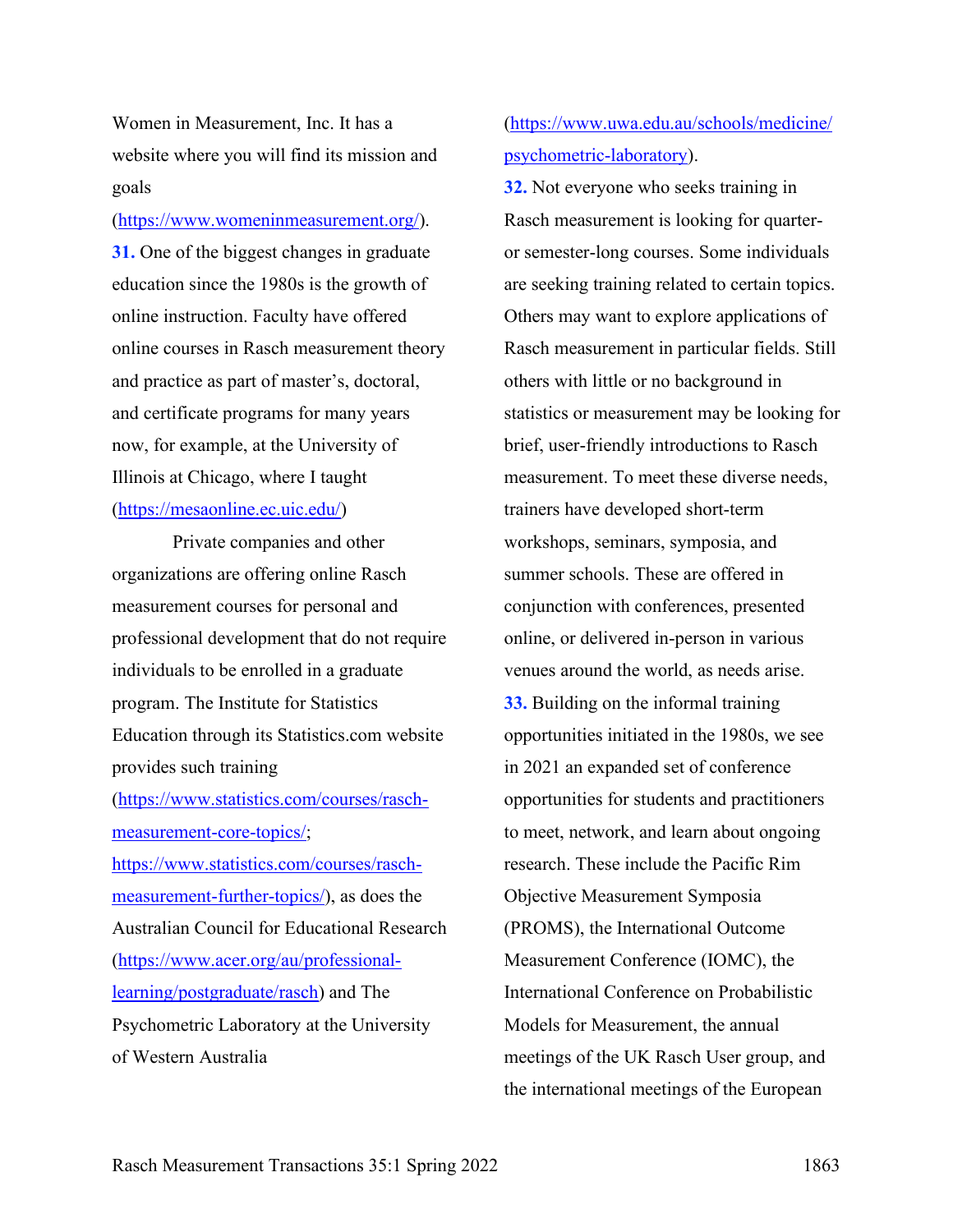Rasch Training Group. Additionally, the Institute for Objective Measurement, founded in 1996, has chapters in the U.S., Italy, Korea, and Russia. These chapters provide their members with valuable opportunities to gather and exchange ideas.

Clearly, the opportunities for teaching and learning about Rasch measurement have expanded considerably since the 1980s. But what about the training materials?

**34.** If you go to the books section of Amazon.com and type the words "Rasch measurement," you will see an explosion of teaching resources. It is a far cry from what was available in the 1980s! There are now a whole host of publications, many with a very practical applied bent, to help make Rasch measurement more accessible to a much wider audience. Specialists from diverse fields trained in Rasch measurement have written materials to use with practitioners in their own fields, including the health sciences, science education, language assessment, the social and behavioral sciences, business, and education. There are publications that describe new classes of Rasch models. There are publications in Japanese and Italian. Additionally, there are now

translations of some publications into Chinese, Spanish, and Portuguese. **35.** If you want another eye-opening experience, type "Rasch measurement" in the search box of your search engine, and then click on "Videos." You will see the instructional videos that trainers have uploaded to YouTube, Vimeo, and other platforms. Additionally, at the Institute for Objective Measurement, Inc. website, you can access archived Rasch audios and videos.

Just as the training opportunities have expanded considerably since the 1980s, so have the resources for training. But what about the software programs to run Rasch measurement analyses?

**36.** We now have many more options to choose from. The Winsteps.com website maintains a directory of those software programs

[\(https://www.rasch.org/software.htm\)](https://www.rasch.org/software.htm). Some are free; others you must pay for. At that website, and at the National Council on Measurement in Education website, [\(https://www.ncme.org/resources/database\)](https://www.ncme.org/resources/database), you will see software programs that implement Rasch models for analyzing dichotomous, polytomous, multidimensional, multi-level, and longitudinal data. Additionally, some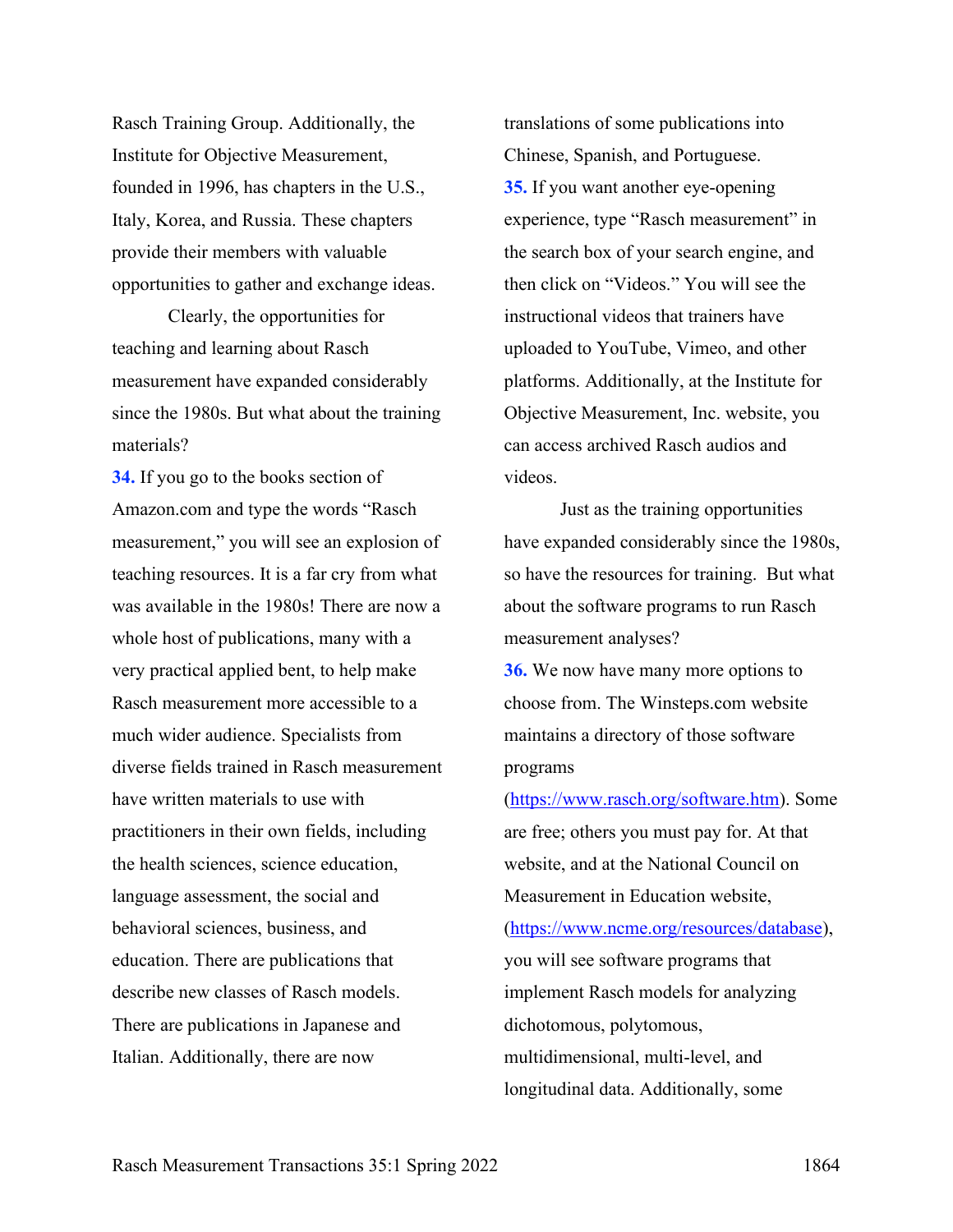software developers have also created selfguided tutorials and user manuals to aid beginners working with their programs (for example, see

[https://www.winsteps.com/tutorials.htm\)](https://www.winsteps.com/tutorials.htm).

**37.** Rasch measurement's social media presence is also proving to be a boon to training. There is the Rasch Discussion Listserv

[\(https://mailinglist.acer.edu.au/mailman/listi](https://mailinglist.acer.edu.au/mailman/listinfo/rasch) [nfo/rasch\)](https://mailinglist.acer.edu.au/mailman/listinfo/rasch), The Matilda Bay Club [\(https://](https://hosting.wu.ac.at/marketing/) [mailman.wu.ac.at/mailman/listinfo/rasch\)](https://hosting.wu.ac.at/marketing/), and the UK Rasch User Group [\(https://rasch.org.uk/\)](https://rasch.org.uk/). There are at least two Facebook groups that individuals can access to raise questions and get expert advice [\(https://www.facebook.com/groups/raschme](https://www.facebook.com/groups/raschmeasurement) [asurement;](https://www.facebook.com/groups/raschmeasurement)

[https://www.facebook.com/RaschModel\)](https://www.facebook.com/RaschModel), along with the online Rasch Measurement Forum [\(https://raschforum.boards.net/\)](https://raschforum.boards.net/). All these social media resources—and others of which I am likely not aware—are creating a greater sense of community. Moreover, newcomers to the field can access help with just a few clicks on their computer keyboards.

**38.** So, what will Rasch measurement training look like in the future? Back in our DeLorean, and on to our next destination the future!

### **Episode 3: The Future**

**39.** It is time for some predictions. In the future, I predict that we will see continued emphasis on extending the reach of Rasch measurement training around the world. Micro-credentialing is likely to become more popular as an alternative to seeking a traditional master's or doctoral degree at much lower cost, requiring much less time to complete, and with greater relevance to career advancement (Burke, 2019; Hollands & Kazi, 2019; Ralston, 2020). Employers are increasingly recognizing the value of micro-credentialing with its shorter, skillsbased targeted curricula and are viewing it as a viable route for continuous workforce development (Linkedin Learning, 2018). **40.** We will also likely see the creation of more online and hybrid graduate programs. These have the potential to broaden access to Rasch measurement training for persons who are unable to participate in traditional campus-based programs. During this pandemic, professors who were teaching in universities that shut down their campuses to in-person learning had to quickly pivot to teaching online. They were forced to move their courses to a teaching and learning environment that, for many, was very unfamiliar territory. Obviously, this did not provide desirable conditions for creating and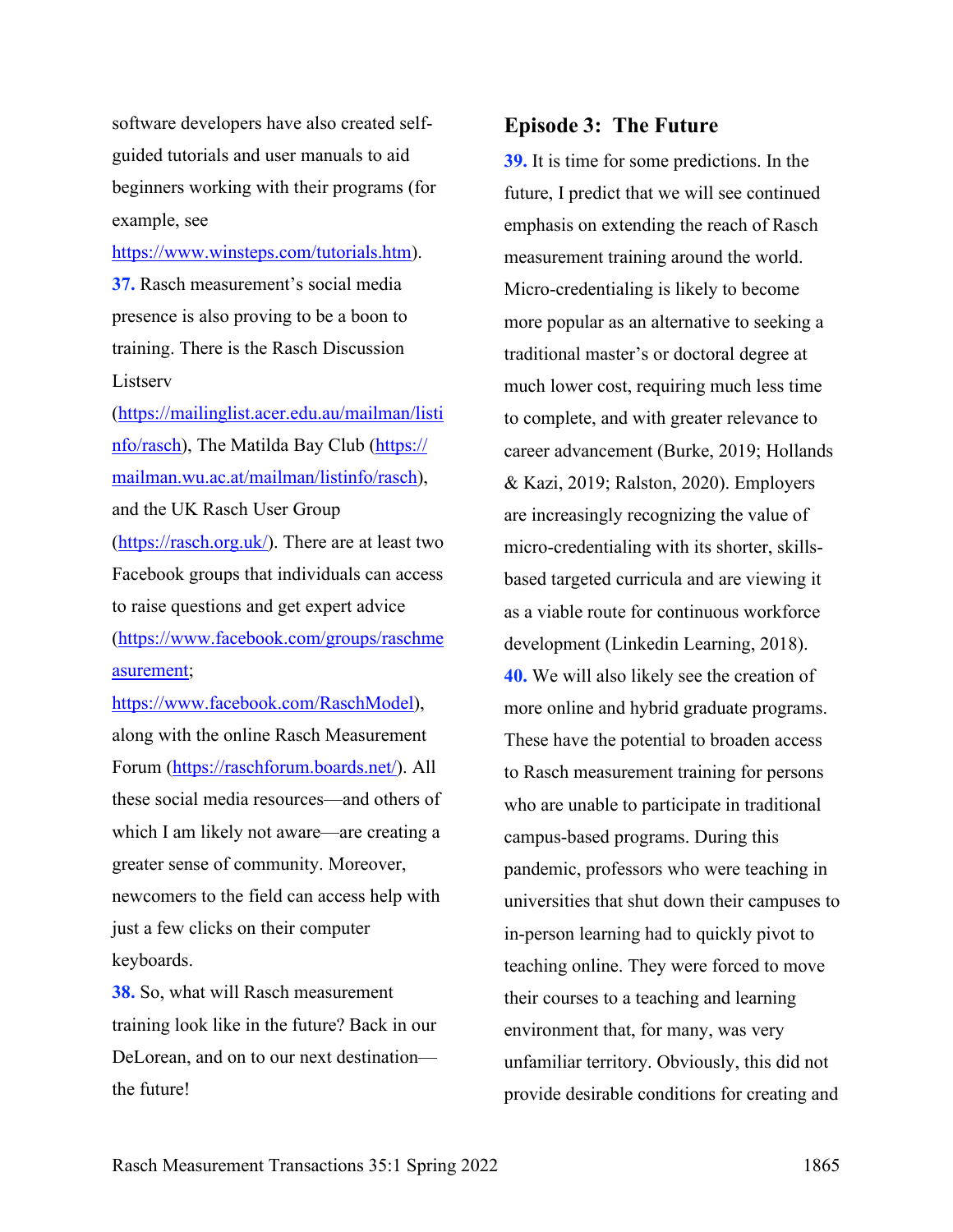delivering online instruction and has likely soured some faculty on this approach. Be that as it may, there is a growing literature on research-based effective online teaching strategies (e.g., Boettcher & Conrad, 2021; Kebritchi et al., 2017; U.S. Department of Education, 2010; Vai & Sosulski, 2016). I am hopeful that, in the future, faculty will choose to collaborate with instructional designers to identify and incorporate best practices for online teaching and learning. **41.** What other changes might we foresee as we gaze into our crystal ball? No doubt there will be more development of software programs to run ever more sophisticated analyses on ever more powerful hardware. Surely, we will see further exploration of model development. We have an active community of Rasch model builders who will very ably carry that work forward. And I would venture to guess that there will be even more resources for teaching, particularly resources for practitioners to help them see how Rasch measurement can be of service to their fields. In my mind, these are all "givens" for the future. **42.** But I want to get us thinking about challenges we will face in the next decade as we design and deliver Rasch measurement training. In the last section of this talk, I will present three challenges that we will be

experiencing in the U.S., since this is the context with which I am most familiar. For those of you teaching outside the U.S., I invite you to consider these challenges, and then determine whether there are similar or different—challenges that you and your colleagues will face in the next decade. **43.** *Challenge #1: Recruit and support a* 

*next generation of students of Rasch measurement who will reflect the changing demographics of the U.S.* 

**44.** This slide shows the population projections based on recent U.S. census figures. By 2045, the U.S. is on track to become minority White. At that point, just under 50% of the population will identify as White, about 25% will identify as Hispanic or Latino, 13% will identify as Black or African American, 8% will identify as Asian, and 4% will identify as multiracial (Poston, 2020). As the righthand figure shows, by 2060 the demographic shifts will be particularly pronounced among youth under 18. In that age group, at the beginning of 2020 racial-ethnic minorities already outnumbered individuals identified as White (Frey, 2018).

**45.** Given these trends, what are the racialethnic backgrounds of students who have most recently completed doctoral degrees in educational measurement? This slide shows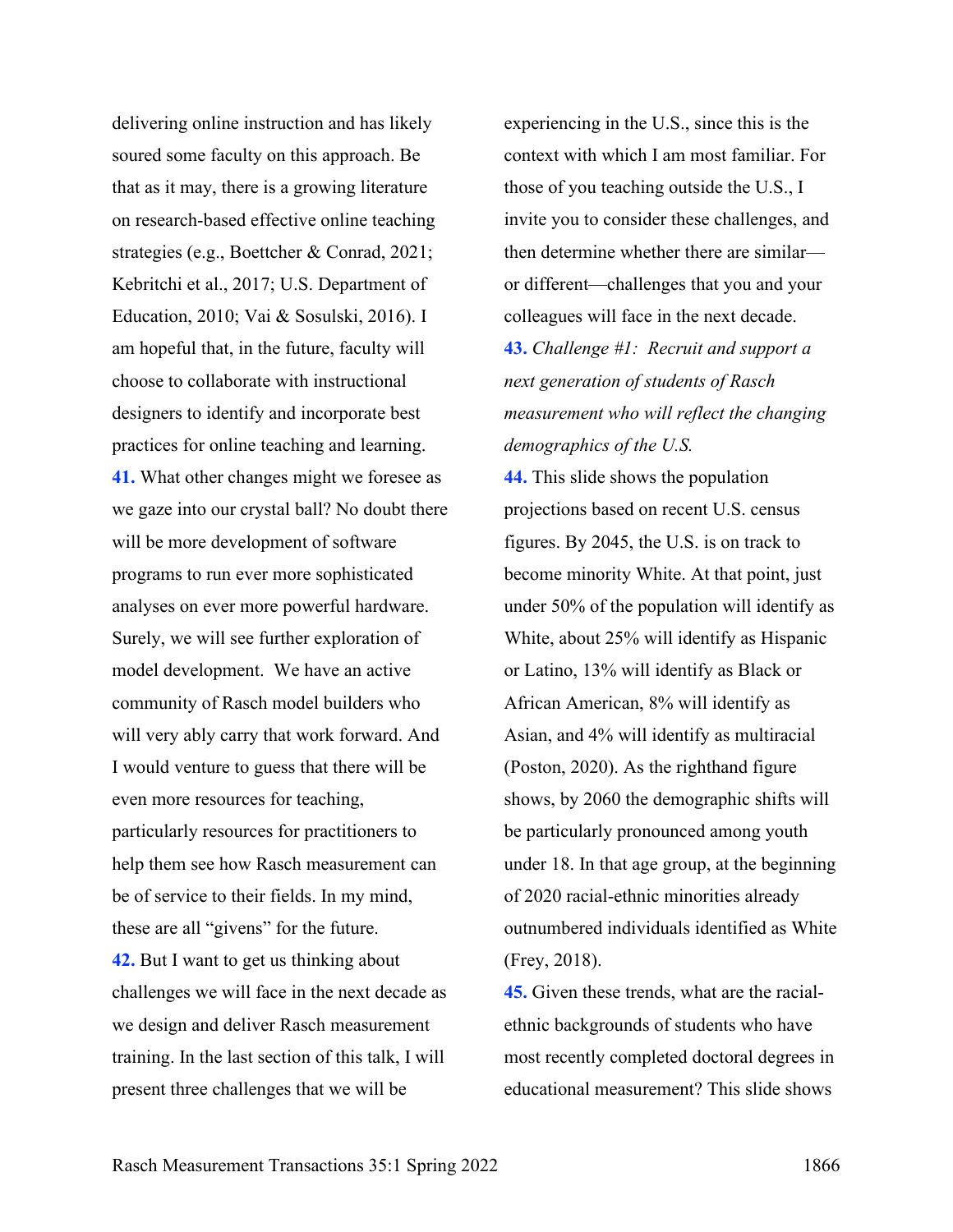the latest data that the National Science Foundation (2019) provided for earned doctorates in 2019. About 68% of the doctoral degrees were earned by students who identified as White, 13% by students who identified as Black or African American, 9% by students who identified as Hispanic or Latino, 8% by students who identified as Asian, and 3% by students who identified as multiracial.

**46.** When we examine the racial-ethnic backgrounds of individuals earning doctorates in educational measurement from 1997 to 2016, we see that, on average, about 57% of the doctoral students graduating each year in educational measurement identified as White, 25% identified as Asian, 7% identified as Black or African American, and 4% identified as Hispanic or Latino (Randall et al., 2021b). As far as I know, no one is gathering this type of demographic trend data to see how this impacts the field of Rasch measurement. Nevertheless, given these sobering findings, clearly, we have much work to do if we are serious about recruiting and supporting the training of a generation of students in Rasch measurement who will reflect the changing demographics of the U.S. **47.** What steps can we take to increase the

late 1990s, researchers have been asking this question and making suggestions of ways to reach that goal (e.g., Patelis et al., 1997; Sireci, 2000; Sireci & Khaliq, 2002). However, as we have just seen, not much has changed.

We are currently in a good place to have soul-searching conversations with our colleagues about how to meet this challenge, I would argue. Higher education, as we have come to know it, has been upended. During the pandemic, faculty have had to quickly initiate changes to programs that they might never have dreamed possible. As faculty return to their campuses, the time is right to have some open and honest discussions about what they could be doing differently as they move forward. That includes having some hard conversations about graduate programs, and how they might need to change to attract a more diverse student body that reflects our country's shifting demographics.

**48.** Listed on these next four slides are some questions to initiate those conversations. This is by no means a complete listing of all the issues that we should be addressing. However, the issues raised here are ones that researchers have indicated are important for recruiting, supporting, and retaining graduate students from underrepresented

racial-ethnic diversity of our field? Since the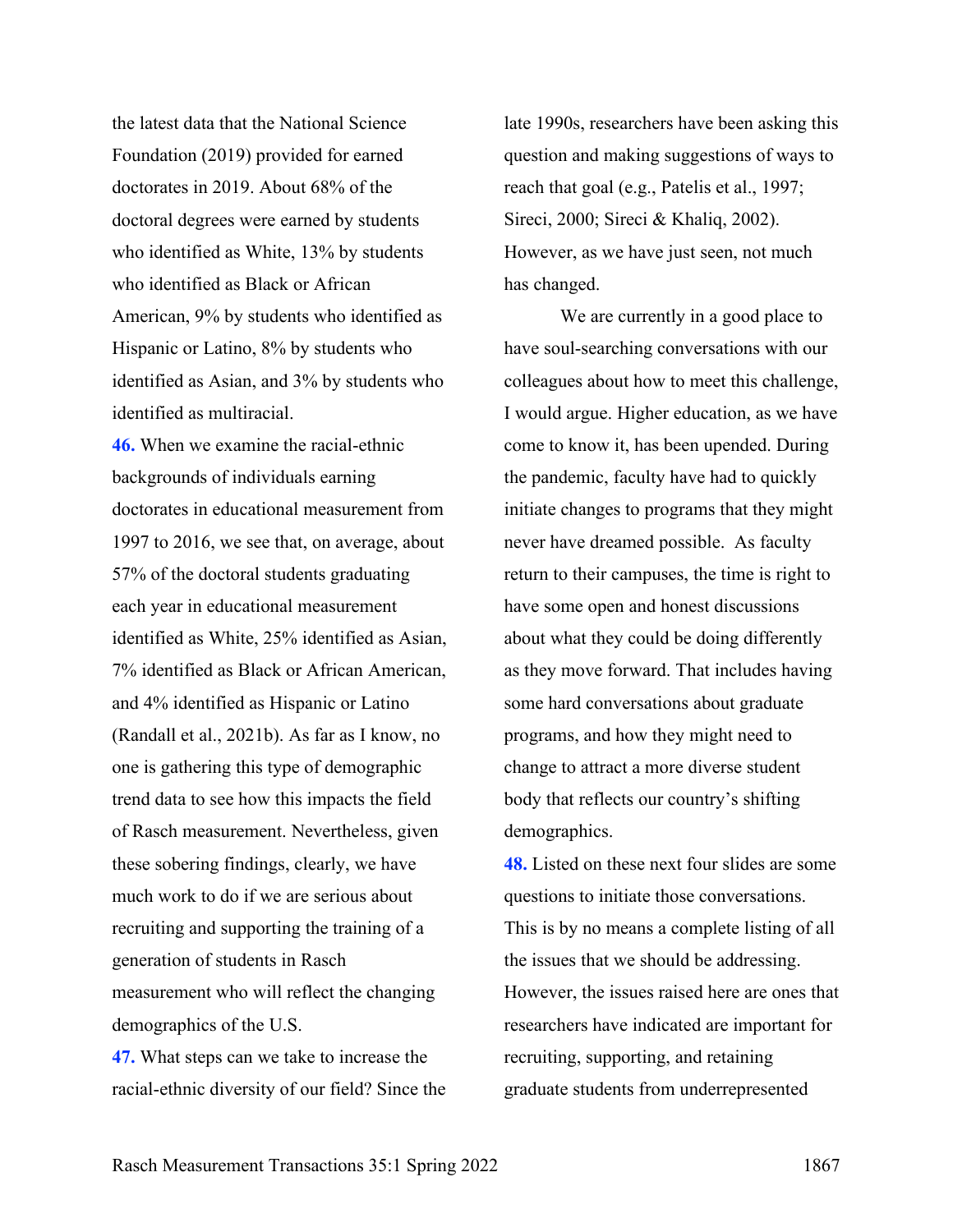groups (e.g., Council of Graduate Schools and Educational Testing Service, 2010; Gildersleeve et al., 2011; Okahana et al., 2016; Ramirez, 2013, 2014; Rios et al., 2019; Sowell et al., 2015).

On this first slide are a few questions to get us thinking about recruitment efforts and whether our current recruitment methods are sufficient for reaching underrepresented groups:

- 1. What are effective ways of recruiting applicants from underrepresented groups to our graduate program? Is relying on our graduate program's website as a recruitment tool enough, or are there other better ways to reach underrepresented groups?
- 2. How do we help potential applicants learn about our field and the kinds of jobs that graduates might seek?
- 3. What are strategies that we can use to reach out to undergraduates to help them learn about our programs?

**49.** This next slide lists some probing questions about our programming:

- 4. Do we need to rethink how we are delivering our program so that it does a better job of promoting and respecting work/family life balance?
- 5. Is our program too rigid in structure? For example, if we are only offering

courses during daytime hours and requiring students to travel to campus to take our classes, then are we making it difficult, if not impossible, for some students from underrepresented groups who may be working fulltime and/or raising families to enroll? Are there more flexible programming options that we could consider that would make our program seem more "do-able"?

**50.** The third slide poses questions about our support systems, including our faculty advising systems, our mentoring, and the types of academic support we are providing:

- 6. Are there changes in our faculty advising, mentoring, and academic support (such as writing classes and mathematics and statistics supplements) that we should institute to help ensure that students are successful and can work steadily toward graduation?
- 7. What supports and resources are needed for first-year students? For doctoral students at later stages?

**51.** There may also be campus-wide issues of school climate that present barriers for underrepresented groups. Here are several questions that might prompt a frank discussion of school climate concerns: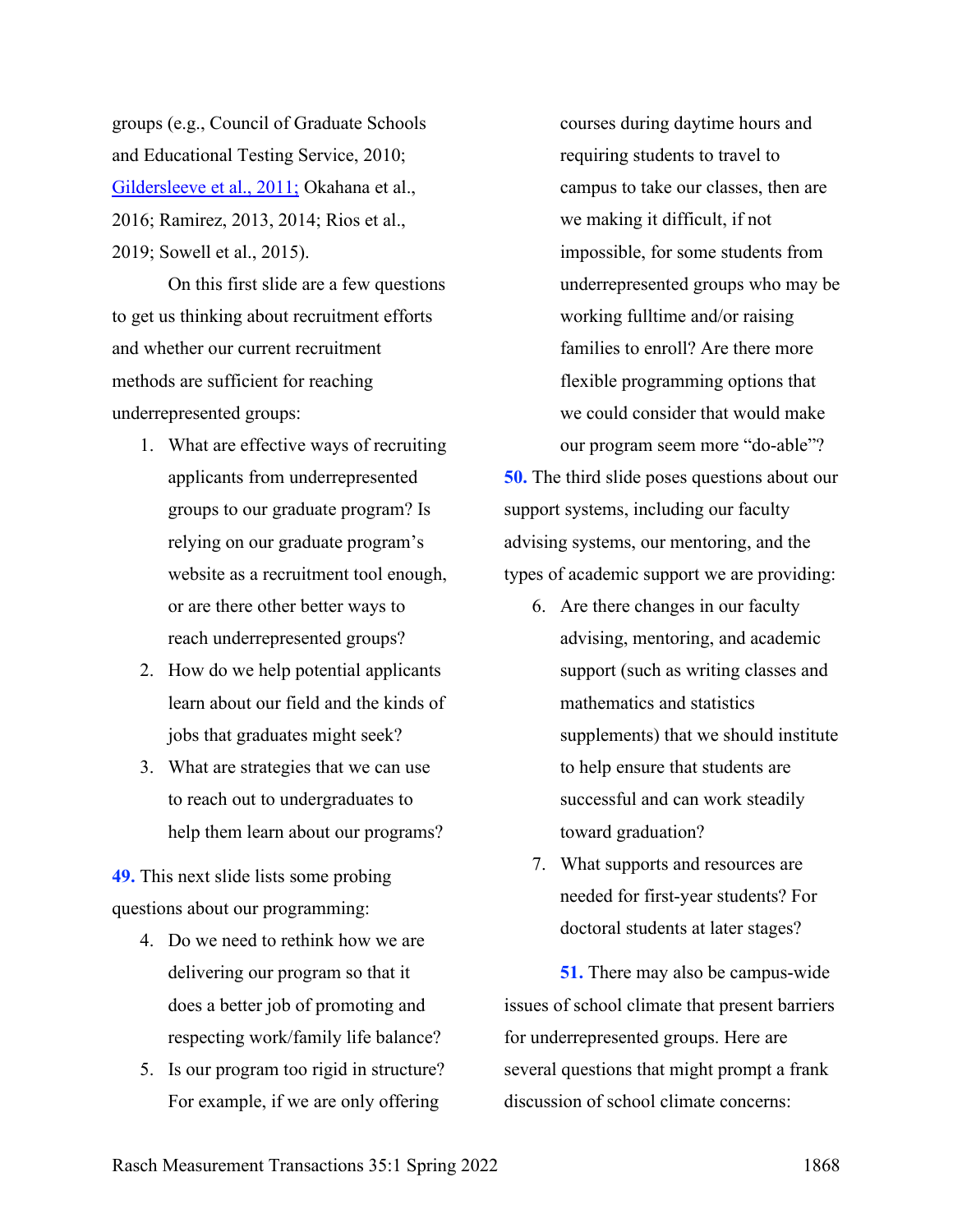- 8. Are there school climate concerns on campus around race, ethnicity, and class that we need to address so that students from underrepresented groups can feel welcomed and valued?
- 9. How can we do a better job of fostering a sense of community and cultivating a culture of diversity and inclusion on campus?

**52.** There are some useful resources for guidance as we consider these questions. To get us started, I would suggest these four articles as background reading (Finney & Pastor, 2012; Rios et al., 2019; Sireci, 2000; Sireci & Khaliq, 2002).

**53.** But once faculty have had these conversations with their colleagues, they need to follow up with concrete actions and initiatives. Our field needs to be held accountable, regularly monitoring and reporting on our efforts to meet this challenge. After 20+ years of educational measurement specialists saying that we need to diversify the field, we need to make good on that pledge.

**54.** Practitioners working in the field of Rasch measurement have a critical role to play in this effort, even if they are not employed in academe. For example, practitioners can assist with recruiting,

mentor students, give guest lectures and seminars, review graduate program curricula and course syllabi, sponsor internship and work-study experiences in their organizations, and, in some cases, perhaps provide tuition assistance or much needed scholarship support. Bottom line--We all need to show in visible ways that we are up to this challenge. Now, on to the second challenge.

**55.** *Challenge #2: Consider the possible redesign of the scope and sequence of courses offered in graduate programs to better prepare students for work in the educational measurement field.*

**56.** Over the last several years, I have had the privilege of collaborating with colleagues from Boston College--Mike Russell, Larry Ludlow, and Laura O'Dwyer- -to help launch a new doctoral program in educational measurement and testing in Russia funded by the World Bank [\(https://ioe.hse.ru/en/news/217128066.html](https://ioe.hse.ru/en/news/217128066.html) ). The Higher School of Economics at the National Research University in Moscow is the first university in Russia to offer this type of doctoral program. As such, this program does not have to compete with existing programs, as would be the case if my Boston College colleagues were designing a new program for a university in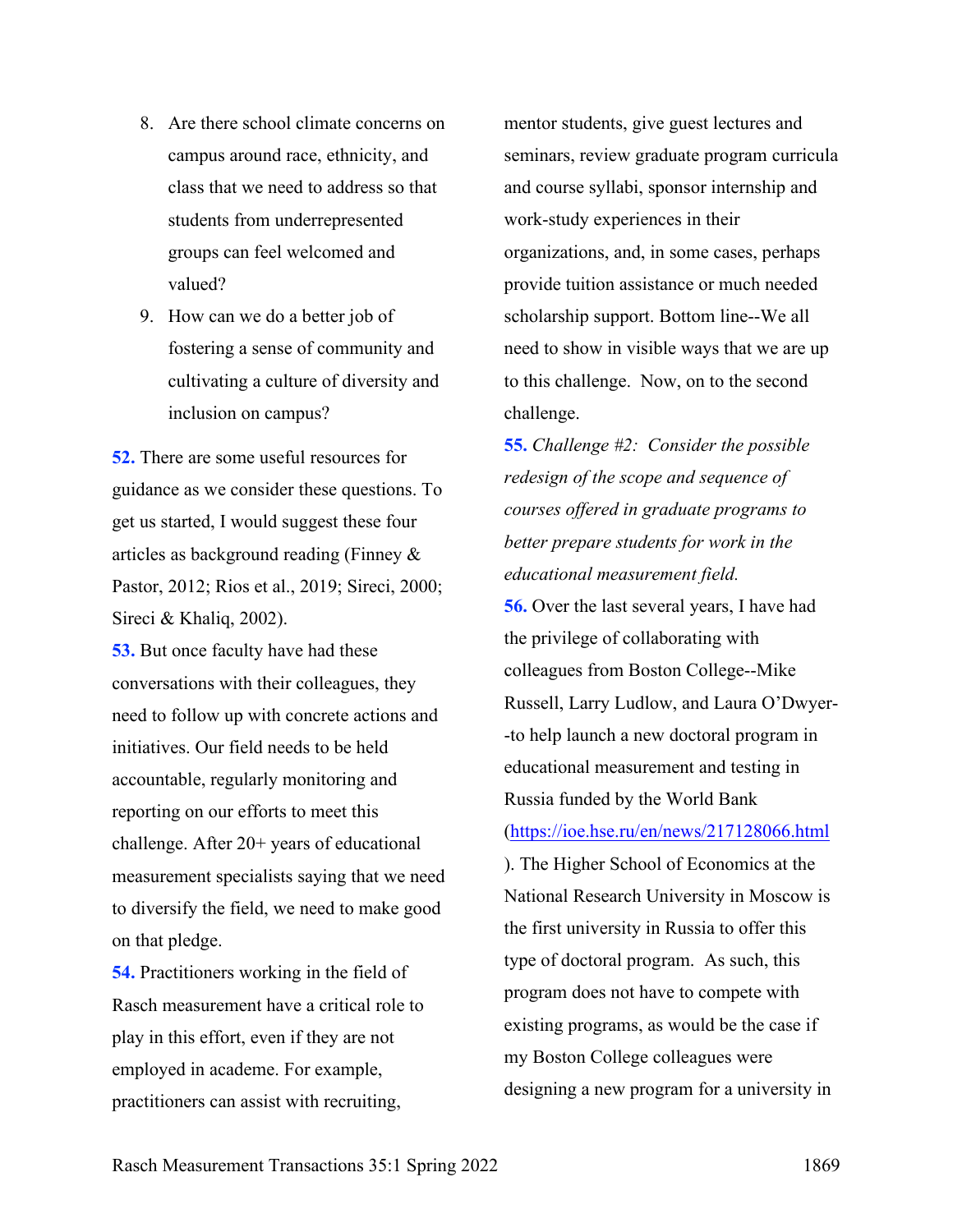the U.S. Instead, they could think critically about existing programs and their shortcomings, while envisioning new possibilities for organizing curricula in our field. Under the able direction of Elena Kardanova, faculty at National Research University are implementing this innovative doctoral program for the first time.

**57.** In a 2019 article in *Educational Measurement: Issues and Practice* Mike Russell and his colleagues described this effort. They reviewed some doctoral programs offered in the U.S. and presented some intriguing ideas for curricular revision based on their work with their Russian colleagues. They argued that it is time for our field to step back from "the way we have always done it" to consider a redesign of the scope and sequence of coursework in educational measurement.

**58.** Russell and his colleagues traced the history of curriculum development in educational measurement. They noted that to keep up with the development of new theories and methodological advances in the field over the last 100 years, faculty have resorted to "tacking on" new courses without any meaningful discussion of the sequencing of courses included in their program of study.

**59.** That has resulted in "a disjointed conception of educational measurement that separates assessment system design, instrument development, analytic methods, and test score reporting and use into discrete subfields rather than developing a holistic and integrated conception of the measurement process" (Russell et al., 2019, p. 78). Students in "tack-on" programs are not well served by the resulting repetitive and disjointed treatment of topics. Of most concern, students can complete their graduate program without having a clear understanding of how instrument design and development connects to psychometric analyses.

**60.** Russell and his colleagues called for the creation of an integrated course of study "constructed around the full life cycle of the development and use of an instrument" (Russell et al., 2019, p. 85). They provided an example of an integrated scope and sequence of topics in educational measurement and invited others to consider alternate sequencing. Once faculty have adopted a sequence of topics, then redesign of the curriculum can proceed in a manner that would reduce repetition while treating topics in a more integrated and iterative manner.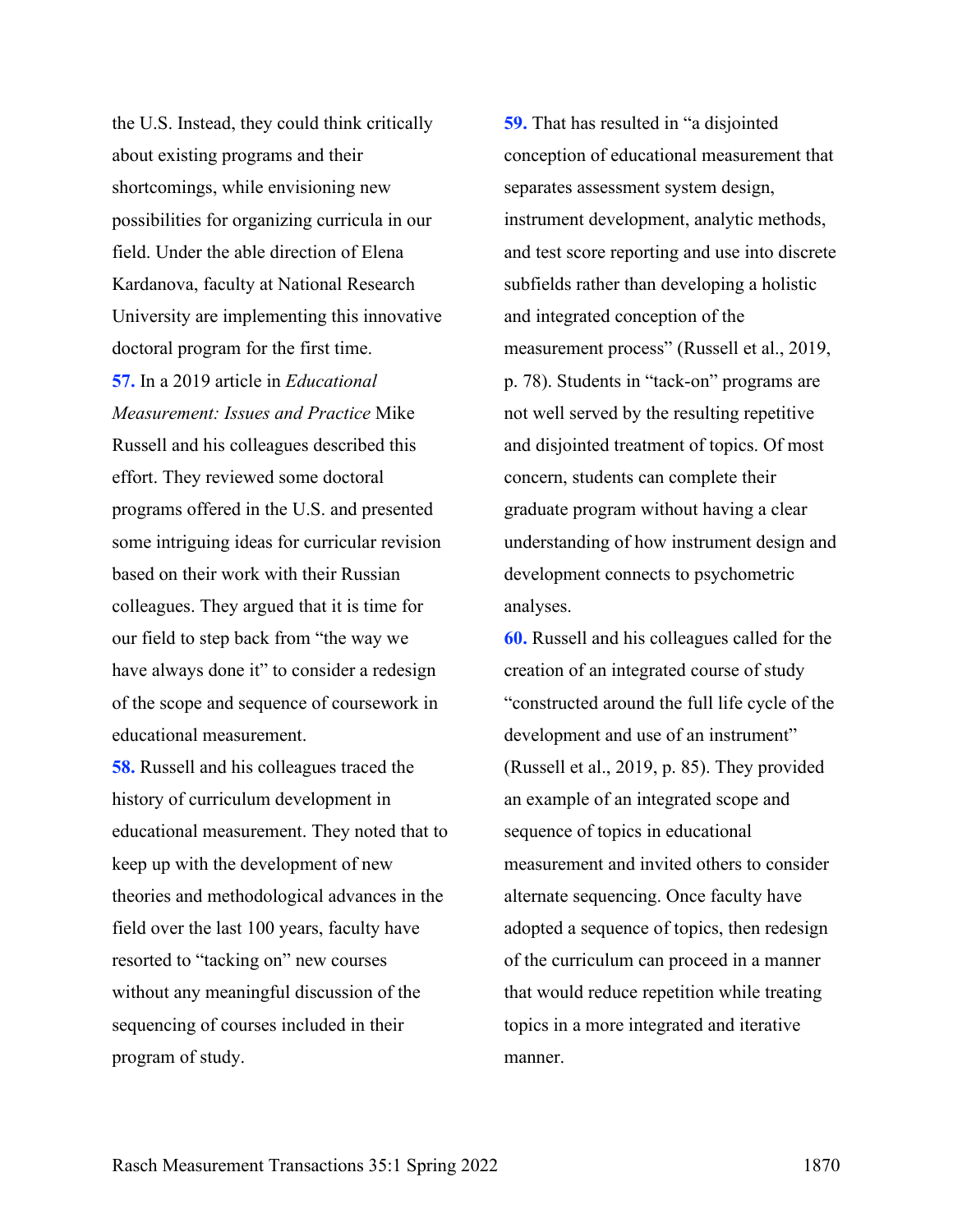I encourage you to read their article and then consider the implications of their proposal for training in Rasch measurement. What part would Rasch measurement training play in the development of an integrated course of study? How would teaching about Rasch measurement as part of an integrated course of study differ from the way in which we currently approach training?

I agree with my Boston College colleagues that it is time to look critically at our "tack-on" approach to curriculum design to ask if continuing to add more and more courses to our curricula really leads to graduates who have acquired the knowledge, skills, abilities, and dispositions needed for the varied roles they may assume after leaving the academy. I am not convinced that it does, and I worry about whether the training that students are receiving in our graduate programs adequately prepares them for the educational measurement jobs of the future, which brings me to the third challenge.

**61.** *Challenge #3: Collaborate with employers of graduates from master's and doctoral programs in educational measurement (1) to ensure that students are well prepared for the demands of the workplace, and (2) to provide students with* 

*the information and resources they need to make informed choices when considering career options outside academia.*

**62.** Where do graduates from doctoral programs in educational measurement find jobs? This slide shows the post-graduation employment data for 1997-2016 (Randall et al., 2021b). Many students secured jobs in university settings (52%, on average) (the solid black line at the top of the chart). About 30% on average took jobs in industry or were self-employed as private consultants (the solid gray line). Another 10% chose to work in other educational institutions, such as school districts (the broken black line), and about 9% took jobs in government (the broken gray line at the bottom of the chart). Unlike many fields, graduates from our programs have had multiple opportunities for employment in both public and private sector jobs for decades now.

**63.** As we look to the future, there will likely be fewer opportunities for graduate students hoping for full-time, tenure-track positions in academia. According to the American Association of University Professors (2021), the prospects for finding gainful employment in full-time, tenuretrack positions are bleak. Currently, more than half of all faculty appointments are for part-time positions. Universities are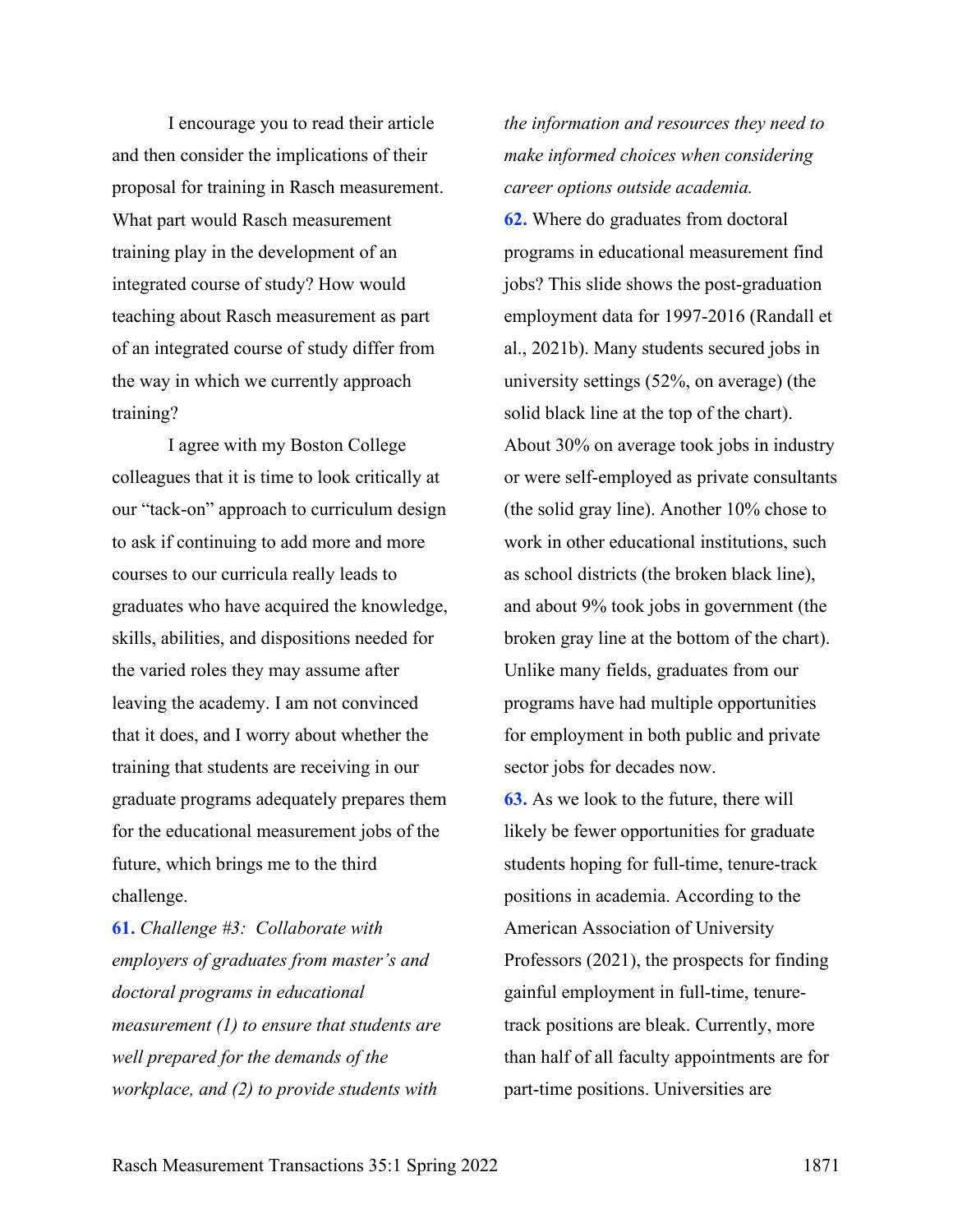increasingly offering only non-tenure-track appointments. Those now account for over 70 percent of all staff appointments in higher education in the U.S.

Given these discouraging hiring trends in higher education, it is a safe bet, I would argue, that in the future, students graduating from our programs will be seeking employment in settings outside academia, even more frequently than in the past.

**64.** If that is indeed the case, then faculty in our graduate programs need to be establishing and maintaining strong, ongoing collaborative relationships with employers of our students who are working in industry and in government. By creating advisory committees that include employers, faculty can obtain the employers' input and expertise to review graduate programs, curricula, and course syllabi. Employers can provide advice and feedback about the program and the on-the-job performance of its graduates, helping faculty to determine whether students in their programs are adequately prepared to meet employer demands for workforce expertise (Wendler et al., 2012).

**65.** Faculty need to understand employers' expectations regarding the knowledge, skills, abilities, and dispositions that they

presume that graduates will have acquired. However, too often faculty assume that they know what graduates need to be successful in job settings outside the academy, but that may not be true. Asking employers to share job descriptions for positions that graduates will fill can help faculty become aware of the tasks that new hires will be expected to perform. Additionally, faculty can call on employers to assist in providing career counseling services to acquaint graduate students with the range of jobs available to them so that students will have the knowledge they need to make informed decisions when they consider job opportunities in industry and government.

I have presented three challenges that those providing Rasch measurement training in the next decade will face. I am sure that there are many more, but these three seem especially pressing to me. I invite your comments and suggestions of ways to meet these challenges. I would also be curious to hear your predictions for the future, and whether you think any of my predictions are off target. **66.** So, this brings me to the end of my prepared remarks. I hope you have enjoyed our time travel in Doc Brown's supercharged, retrofitted, plutoniumpowered DeLorean. What a rush!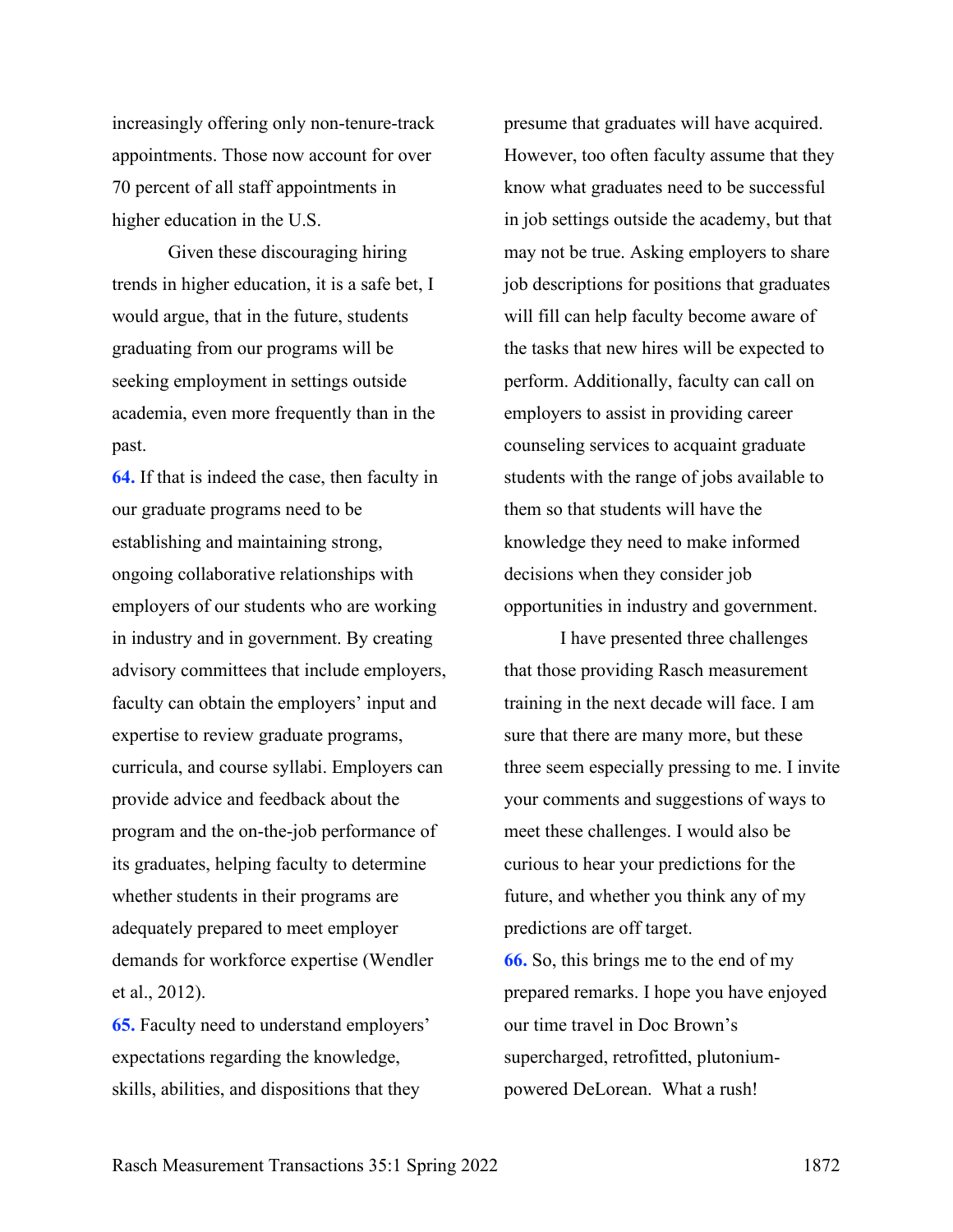For those of you in the younger generation who have never seen any of the *Back to the Future* films, I hope that through this presentation I have aroused your curiosity so that you will look for them on Amazon Prime.

67. And now, on behalf of Doc Brown, Marty McFly (and me), thank you for accompanying us on this whirlwind tour of Rasch measurement training--past, present, and future. I look forward to hearing your thoughts on where we are headed next.

#### **References**

American Association of University Professors. (2021, March 19). *Background facts on contingent faculty positions*. [https://www.aaup.org/issues/contingency/b](https://www.aaup.org/issues/contingency/background-facts) [ackground-facts](https://www.aaup.org/issues/contingency/background-facts)

Boettcher, J. V., & Conrad, R. M. (2021). *The online teaching survival guide: Simple and practical pedagogical tips* (3rd ed.). Jossey-Bass.

Burke, L. (2019, November 20). Who's completing microcredentials? *Inside Higher Ed*.

[https://www.insidehighered.com/digital](https://www.insidehighered.com/digital-learning/article/2019/11/20/new-report-offers-analysis-microcredential-completers)[learning/article/2019/11/20/new-report](https://www.insidehighered.com/digital-learning/article/2019/11/20/new-report-offers-analysis-microcredential-completers)[offers-analysis-microcredential-completers](https://www.insidehighered.com/digital-learning/article/2019/11/20/new-report-offers-analysis-microcredential-completers)

Council of Graduate Schools and Educational Testing Service. (2010). *The path forward: The future of graduate education in the United States. Report from the Commission on the Future of Graduate Education in the United States*. Educational Testing Service. [http://www.fgereport.org/rsc/pdf/CFGE\\_re](http://www.fgereport.org/rsc/pdf/CFGE_report.pdf) [port.pdf](http://www.fgereport.org/rsc/pdf/CFGE_report.pdf)

Finley, A. (2021). *How college contributes to workforce success: Employer views on what matters most*. Association of American Colleges and Universities and Hanover Research.

[https://www.aacu.org/sites/default/files/file](https://www.aacu.org/sites/default/files/files/research/AACUEmployerReport2021.pdf) [s/research/AACUEmployerReport2021.pdf](https://www.aacu.org/sites/default/files/files/research/AACUEmployerReport2021.pdf)

Finney, S. J., & Pastor, D. A. (2012). Attracting students to the field of measurement. *Educational Measurement: Issues and Practice*, *31*(2), 2-7. [https://doi.org/10.1111/j.1745-](https://doi.org/10.1111/j.1745-3992.2012.00228.x) [3992.2012.00228.x](https://doi.org/10.1111/j.1745-3992.2012.00228.x)

Fischer, G. (2010). The Rasch model in Europe: A history. *Rasch Measurement Transactions*, *24*(3), 1294-5. <https://www.rasch.org/rmt/rmt243d.htm>

Frey, W. H. (2018, March 14). The US will become 'minority white' in 2045, census projects: Youthful minorities are the engine of future growth. *The Avenue*. [https://www.brookings.edu/blog/the](https://www.brookings.edu/blog/the-avenue/2018/03/14/the-us-will-become-minority-white-in-2045-census-projects/)[avenue/2018/03/14/the-us-will-become](https://www.brookings.edu/blog/the-avenue/2018/03/14/the-us-will-become-minority-white-in-2045-census-projects/)[minority-white-in-2045-census-projects/](https://www.brookings.edu/blog/the-avenue/2018/03/14/the-us-will-become-minority-white-in-2045-census-projects/)

Gaertner, M., & McClellan, C. A. (2019). *Contact persons and additional information for programs in educational measurement and related areas: 2019 update*. National Council on Measurement in Education.

[https://higherlogicdownload.s3.amazonaws](https://higherlogicdownload.s3.amazonaws.com/NCME/c53581e4-9882-4137-987b-4475f6cb502a/UploadedImages/Documents/Grad_Programs_1219.pdf) [.com/NCME/c53581e4-9882-4137-987b-](https://higherlogicdownload.s3.amazonaws.com/NCME/c53581e4-9882-4137-987b-4475f6cb502a/UploadedImages/Documents/Grad_Programs_1219.pdf)[4475f6cb502a/UploadedImages/Document](https://higherlogicdownload.s3.amazonaws.com/NCME/c53581e4-9882-4137-987b-4475f6cb502a/UploadedImages/Documents/Grad_Programs_1219.pdf) [s/Grad\\_Programs\\_1219.pdf](https://higherlogicdownload.s3.amazonaws.com/NCME/c53581e4-9882-4137-987b-4475f6cb502a/UploadedImages/Documents/Grad_Programs_1219.pdf)

Gildersleeve, R. E., Croom, N. N., & Vasquez, P. L. (2011). "Am I going crazy?!": A critical race analysis of doctoral education. *Equity & Excellence in Education*, *44*(1), 93-114. [https://doi.org/10.1080/10665684.2011.53](https://doi.org/10.1080/10665684.2011.539472) [9472](https://doi.org/10.1080/10665684.2011.539472)

Hollands, F., & Kazi, A. (2019). *Benefits and costs of MOOC-based alternative credentials: 2018-2019 results from endof-program surveys.* Center for Benefit-Cost Studies of Education, Teachers College, Columbia University.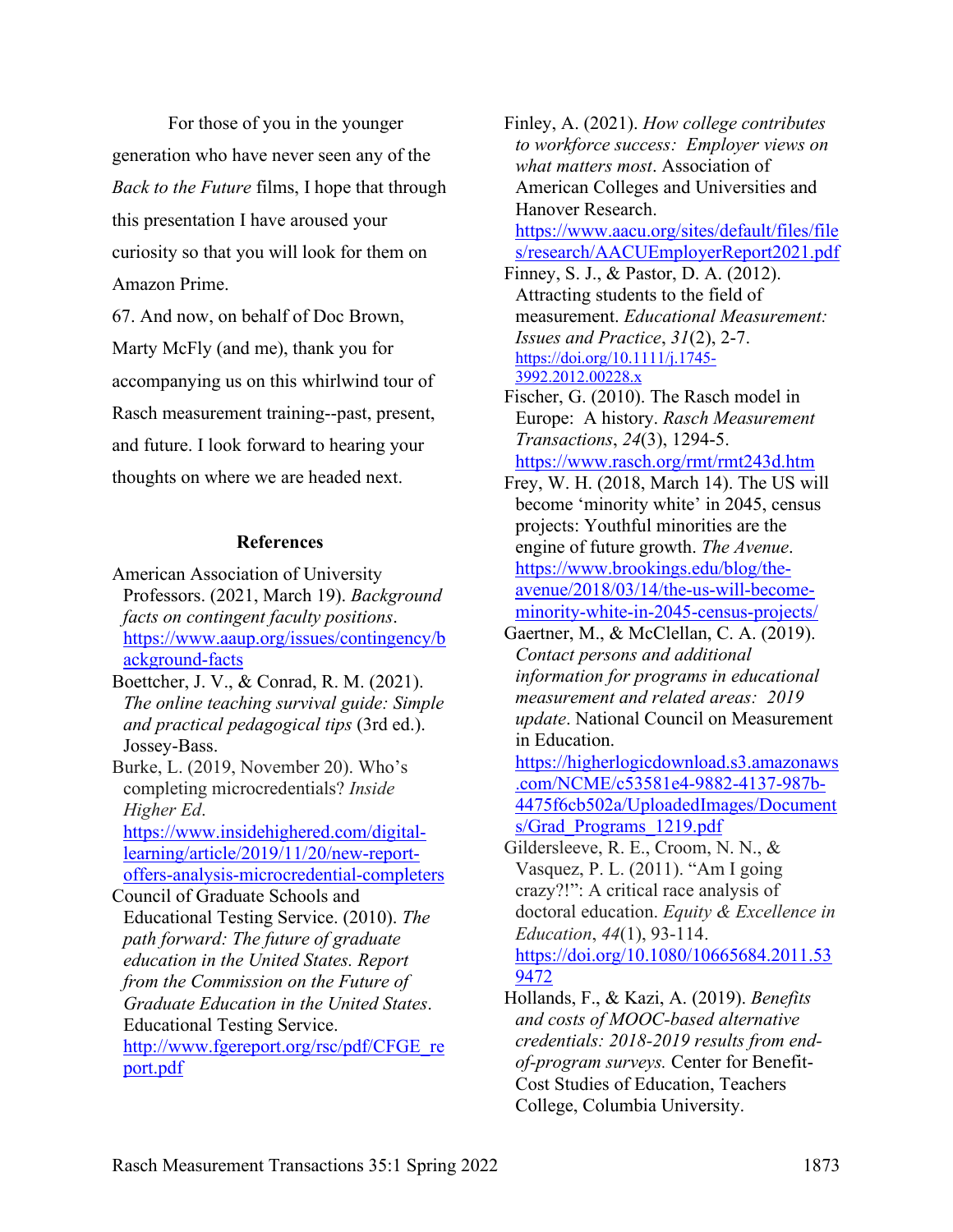[https://8606adb0-7829-4e6c-a502-](https://8606adb0-7829-4e6c-a502-3e181c6f3720.filesusr.com/ugd/cc7beb_a74e1be71afb4e72bb7f44adaf03d9eb.pdf) [3e181c6f3720.filesusr.com/ugd/cc7beb\\_a7](https://8606adb0-7829-4e6c-a502-3e181c6f3720.filesusr.com/ugd/cc7beb_a74e1be71afb4e72bb7f44adaf03d9eb.pdf) [4e1be71afb4e72bb7f44adaf03d9eb.pdf](https://8606adb0-7829-4e6c-a502-3e181c6f3720.filesusr.com/ugd/cc7beb_a74e1be71afb4e72bb7f44adaf03d9eb.pdf)

Kebritchi, M., Lipschuetz, A., & Santiague, L. (2017). Issues and challenges for teaching successful online courses in higher education: A literature review*. Journal of Educational Technology Systems*, *46*(1), 4-29. [https://www.researchgate.net/profile/Lilia-](https://www.researchgate.net/profile/Lilia-Santiague/publication/319013030_Issues_and_Challenges_for_Teaching_Successful_Online_Courses_in_Higher_Education_A_Literature_Review/links/59e8b80c0f7e9bc89b56787f/Issues-and-Challenges-for-Teaching-Successful-Online-Courses-in-Higher-Education-A-Literature-Review.pdf)Santiague/publication/319013030 Issues a nd Challenges for Teaching Successful Online Courses in Higher Education A [Literature\\_Review/links/59e8b80c0f7e9bc](https://www.researchgate.net/profile/Lilia-Santiague/publication/319013030_Issues_and_Challenges_for_Teaching_Successful_Online_Courses_in_Higher_Education_A_Literature_Review/links/59e8b80c0f7e9bc89b56787f/Issues-and-Challenges-for-Teaching-Successful-Online-Courses-in-Higher-Education-A-Literature-Review.pdf) [89b56787f/Issues-and-Challenges-for-](https://www.researchgate.net/profile/Lilia-Santiague/publication/319013030_Issues_and_Challenges_for_Teaching_Successful_Online_Courses_in_Higher_Education_A_Literature_Review/links/59e8b80c0f7e9bc89b56787f/Issues-and-Challenges-for-Teaching-Successful-Online-Courses-in-Higher-Education-A-Literature-Review.pdf)[Teaching-Successful-Online-Courses-in-](https://www.researchgate.net/profile/Lilia-Santiague/publication/319013030_Issues_and_Challenges_for_Teaching_Successful_Online_Courses_in_Higher_Education_A_Literature_Review/links/59e8b80c0f7e9bc89b56787f/Issues-and-Challenges-for-Teaching-Successful-Online-Courses-in-Higher-Education-A-Literature-Review.pdf)

[Higher-Education-A-Literature-](https://www.researchgate.net/profile/Lilia-Santiague/publication/319013030_Issues_and_Challenges_for_Teaching_Successful_Online_Courses_in_Higher_Education_A_Literature_Review/links/59e8b80c0f7e9bc89b56787f/Issues-and-Challenges-for-Teaching-Successful-Online-Courses-in-Higher-Education-A-Literature-Review.pdf)[Review.pdf](https://www.researchgate.net/profile/Lilia-Santiague/publication/319013030_Issues_and_Challenges_for_Teaching_Successful_Online_Courses_in_Higher_Education_A_Literature_Review/links/59e8b80c0f7e9bc89b56787f/Issues-and-Challenges-for-Teaching-Successful-Online-Courses-in-Higher-Education-A-Literature-Review.pdf)

Linkedin Learning. (2018). *2018 workplace learning report: The rise and responsibility of talent development in the new labor market*.

[https://learning.linkedin.com/content/dam/](https://learning.linkedin.com/content/dam/me/learning/en-us/pdfs/linkedin-learning-workplace-learning-report-2018.pdf) [me/learning/en-us/pdfs/linkedin-learning](https://learning.linkedin.com/content/dam/me/learning/en-us/pdfs/linkedin-learning-workplace-learning-report-2018.pdf)[workplace-learning-report-2018.pdf](https://learning.linkedin.com/content/dam/me/learning/en-us/pdfs/linkedin-learning-workplace-learning-report-2018.pdf)

National Science Foundation. (2019, December 1). *Doctorate recipients from U.S. universities: 2019*. National Center for Science and Engineering Statistics, Directorate for Social, Behavioral and Economic Sciences.

[https://ncses.nsf.gov/pubs/nsf21308/data](https://ncses.nsf.gov/pubs/nsf21308/data-tables)[tables](https://ncses.nsf.gov/pubs/nsf21308/data-tables)

National Science Foundation. (2020, October 5). *Doctorate recipients from U.S. universities: 2020*. National Center for Science and Engineering Statistics, Directorate for Social, Behavioral and Economic Sciences.

[https://ncses.nsf.gov/pubs/nsf22300/data](https://ncses.nsf.gov/pubs/nsf22300/data-tables)[tables](https://ncses.nsf.gov/pubs/nsf22300/data-tables)

Okahana, H., Allum, J., Felder, P. P., & Tull, R. G. (2016). *Implications for practice and research from Doctoral Initiative on Minority Attrition and Completion* (CGS Data Sources PLUS #16-01). Council of Graduate Schools. [https://cgsnet.org/data-sources-plus](https://cgsnet.org/data-sources-plus-implications-practice-and-research-doctoral-initiative-minority-attrition-and)[implications-practice-and-research](https://cgsnet.org/data-sources-plus-implications-practice-and-research-doctoral-initiative-minority-attrition-and)[doctoral-initiative-minority-attrition-and](https://cgsnet.org/data-sources-plus-implications-practice-and-research-doctoral-initiative-minority-attrition-and)

Patelis, T., Kolen, M. J., & Parshall, C. (1997). Survey of programs and employment in educational measurement. *Educational Measurement: Issues and Practice*, *16*(3), 25-27. [https://doi.org/10.1111/j.1745-](https://doi.org/10.1111/j.1745-3992.1997.tb00597.x) [3992.1997.tb00597.x](https://doi.org/10.1111/j.1745-3992.1997.tb00597.x)

Poston, D. L. (2020, January 2). 3 big ways that the US will change over the next decade. *The Conversation US, Inc*. [https://theconversation.com/3-big-ways](https://theconversation.com/3-big-ways-that-the-us-will-change-over-the-next-decade-126908)[that-the-us-will-change-over-the-next](https://theconversation.com/3-big-ways-that-the-us-will-change-over-the-next-decade-126908)[decade-126908](https://theconversation.com/3-big-ways-that-the-us-will-change-over-the-next-decade-126908)

Ralston, S. J. (2020). Higher education's microcredentialing craze: A postdigital-Deweyan critique. *Postdigital Science and Education*, *3*, 83-101.

[https://link.springer.com/article/10.1007%](https://link.springer.com/article/10.1007%2Fs42438-020-00121-8) [2Fs42438-020-00121-8](https://link.springer.com/article/10.1007%2Fs42438-020-00121-8)

- Ramirez, E. (2013). Examining Latinos/as' graduate school choice progress: An intersectionality perspective. *Journal of Hispanic Higher Education*, *12*(1), 23-36. [https://doi.org/10.1177/153819271245214](https://doi.org/10.1177%2F1538192712452147) [7](https://doi.org/10.1177%2F1538192712452147)
- Ramirez, E. (2014). "*¿Qu´e estoy haciendo aqu'i*? (What am I doing here?)": Chicanos/Latinos(as) navigating challenges and inequalities during their first year of graduate school. *Equity and Excellence in Education*, *47*(2), 167-186. [https://doi.org/10.1080/10665684.2014.90](https://doi.org/10.1080/10665684.2014.900394) [0394](https://doi.org/10.1080/10665684.2014.900394)
- Randall, J. A., Rios, J. A., & Jung, H. J. (2021a). Graduate training in educational measurement and psychometrics: A curriculum review of graduate programs in the U.S. *Practical Assessment, Research, and Evaluation*, *26*(1), Article 2. [https://scholarworks.umass.edu/pare/vol26/](https://scholarworks.umass.edu/pare/vol26/iss1/2)  $is s1/2$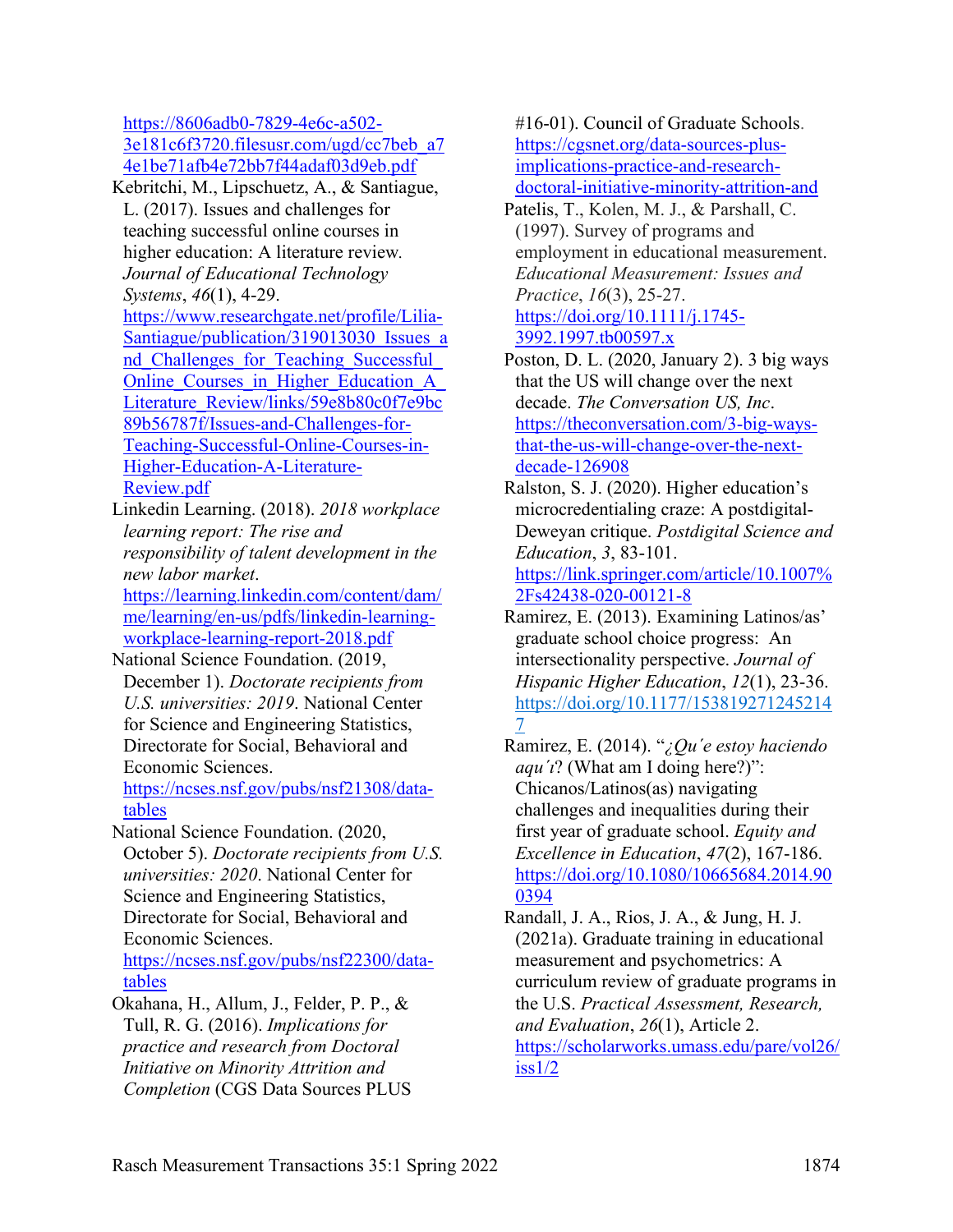Randall, J., Rios, J. A., & Jung, H. J. (2021b). A longitudinal analysis of doctoral graduate supply in the educational measurement field. *Educational Measurement: Issues and Practice*, *40*(1), 59-68.<https://doi.org/10.1111/emip.12395>

- Rios, J. A., Randall, J. A., & Donnelly, M. (2019). An analysis of college choice information provided on graduate program websites: Implications for improving applicant diversity in educational measurement. *Educational Measurement: Issues and Practice*, *38*(4), 67-77. <https://doi.org/10.1111/emip.12284>
- Russell, M., Ludlow, L., & O'Dwyer, L. (2019). Preparing the next generation of educational measurement specialists: A call for programs with an integrated scope and sequence. *Educational Measurement: Issues and Practice*, *38*(4), 78-86. <https://doi.org/10.1111/emip.12285>

Sireci, S. G. (2000). Recruiting the next generation of measurement professionals. *Educational Measurement: Issues and Practice*, *19*(4), 5-9. [https://doi.org/10.1111/j.1745-](https://doi.org/10.1111/j.1745-3992.2000.tb00040.x) [3992.2000.tb00040.x](https://doi.org/10.1111/j.1745-3992.2000.tb00040.x)

Sireci, S. G., & Khaliq, S. N. (2002). NCME members' suggestions for recruiting new measurement professionals. *Educational Measurement: Issues and Practice*, *21*(3), 19-24. [https://doi.org/10.1111/j.1745-](https://doi.org/10.1111/j.1745-3992.2002.tb00096.x) [3992.2002.tb00096.x](https://doi.org/10.1111/j.1745-3992.2002.tb00096.x)

Smith, R. M. (1988). Computer program review. *Rasch Measurement Transactions*, *2*(1), 15.

<https://www.rasch.org/rmt/rmt21c.htm>

Smith, R. M. (2019). The ties that bind. *Rasch Measurement Transactions*, *32*(2), 1713-1716.

<https://www.rasch.org/rmt/rmt322.pdf> <http://jampress.org/timeline.pdf>

Sowell, R., Allum, J., & Okahana, H. (2015). *Doctoral initiative on minority attrition and completion*. Council of Graduate Schools.

[https://www.cgsnet.org/ckfinder/userfiles/f](https://www.cgsnet.org/ckfinder/userfiles/files/DIMAC_2015_final_report_PR.pdf) [iles/DIMAC\\_2015\\_final\\_report\\_PR.pdf](https://www.cgsnet.org/ckfinder/userfiles/files/DIMAC_2015_final_report_PR.pdf)

U.S. Department of Education. (2010). *Evaluation of evidence-based practices in online learning: A meta-analysis and review of online learning studies.* Office of Planning, Evaluation, and Policy Development.

[https://www2.ed.gov/rschstat/eval/tech/evi](https://www2.ed.gov/rschstat/eval/tech/evidence-based-practices/finalreport.pdf) [dence-based-practices/finalreport.pdf](https://www2.ed.gov/rschstat/eval/tech/evidence-based-practices/finalreport.pdf)

Vai, M., & Sosulski, K. (2016). *Essentials of online course design: A standards-based guide* (2nd ed.). Taylor & Francis. [http://essentialsofonlinecoursedesign.com/](http://essentialsofonlinecoursedesign.com/about/) [about/](http://essentialsofonlinecoursedesign.com/about/)

Wendler, C., Bridgeman, B., Markle, R., Cline, F., Bell, N., McAllister, P., & Kent, J. (2012*). Pathways through graduate school and into careers*. Educational Testing Service.

[http://pathwaysreport.org/rsc/pdf/19089\\_P](http://pathwaysreport.org/rsc/pdf/19089_PathwaysRept_Links.pdf) [athwaysRept\\_Links.pdf](http://pathwaysreport.org/rsc/pdf/19089_PathwaysRept_Links.pdf)

Wright, B. D. (1996). Key events in Rasch measurement history in America, Britain and Australia, 1960-1980. *Rasch Measurement Transactions*, *10*(2), 494- 496.

<https://www.rasch.org/rmt/rmt102q.htm>

*Carol Myford Emerita Professor University of Illinois at Chicago*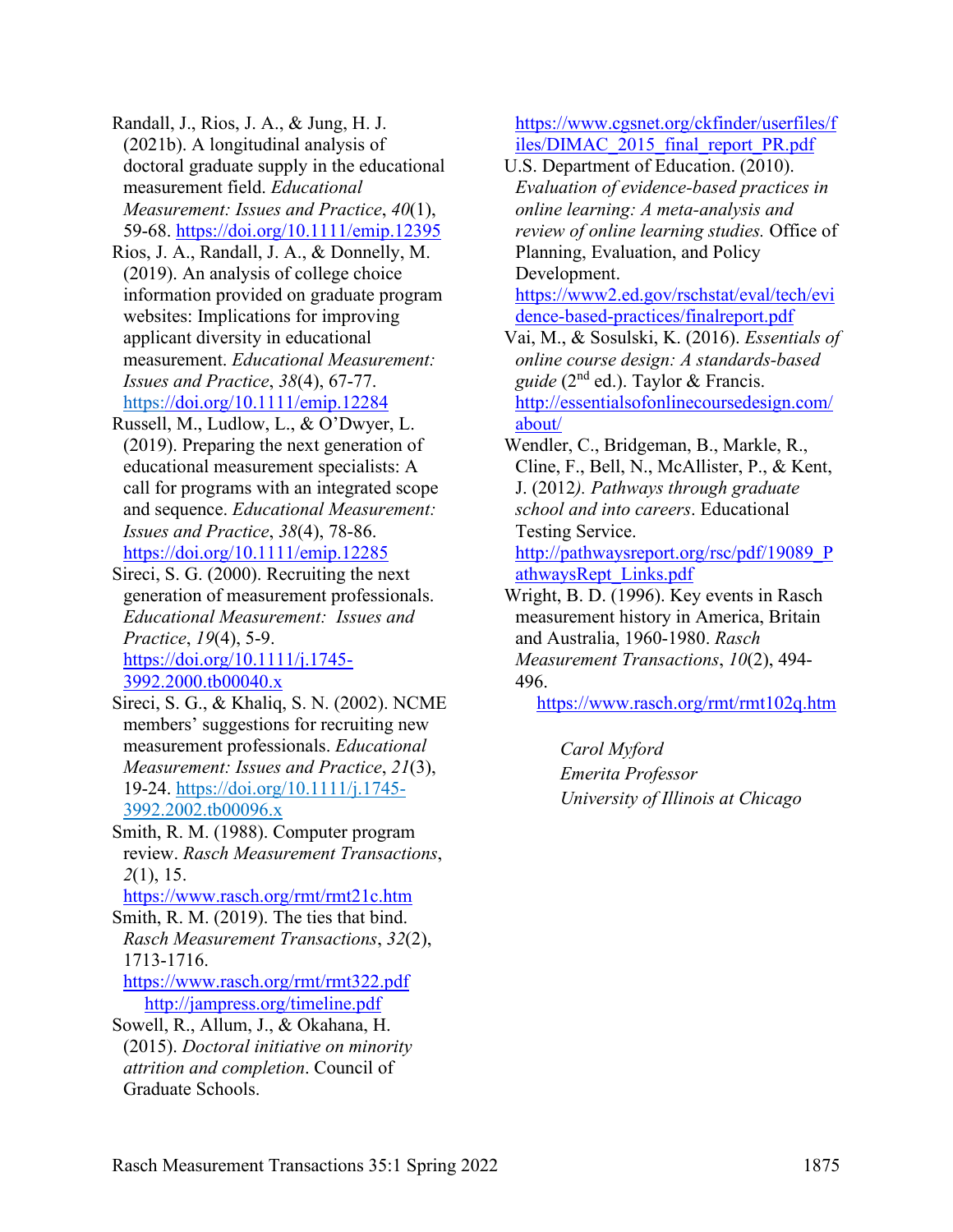## **Rasch-Related American Educational Research Association (AERA) Presentations and events**

## **Rasch Measurement SIG Business Meeting**

*Time:* Monday, April 25, 6:00-7:30 p.m. PDT, SIG-Rasch Measurement Virtual Paper Session Room

### **Thursday, April 21, 2022**

- Assessing Student Learning from a Cognitive Perspective: Challenges and Innovations Paper Sessions
- *Time:* Thursday, April 21, 8:00-9:30 a.m. PDT Marriott Marquis San Diego Marina, North Building, Lobby Level, Marriott Grand Ballroom 2
- *Paper:*

A Theory-Based Approach to Algorithmic Generation of Mental Rotation Items

 – *H. Luo, X. Yang, East China Normal University, G. Li Department of Curriculum & Instruction, East China Normal University*

- Project-Based, Problem-Based, and Justice-Based Pedagogies Supporting Science Teaching and Learning Paper Session
- *Time:* Thursday, April 21, 8:00 to 9:30am PDT, Marriott Marquis San Diego Marina, Floor: North Building, Lobby Level, Rancho Santa Fe 2
- *Paper:*
- Development and Validation of an Instrument to Evaluate Ninth-Grade Students' Context-Based Chemistry Problem-Solving Skills
- *S. Chi, Z. Wang, East China Normal University*
- AERA Roundtable Session 3
- *Time:* Thursday, April 21, 11:30 a.m.-1:00 p.m. PDT San Diego Convention Center, Exhibit Hall B
- *Papers:* 
	- Supporting Inclusion Using Multimodal Comics: The Power of Comic Experience in Promoting Integrative Inferential Reasoning
	- *A.M. Blum, Stanford University, J.M. Mason, University of California Berkeley*
- Division H Graduate Student Poster Session: Fresh Perspectives on Research, Evaluation, Assessment, and Accountability in Schools
- *Time:* Thursday, April 21, 4:15-5:45 p.m. PDT Marriott Marquis San Diego Marina, Floor: North Tower, Ground Level, Pacific Ballroom 18
- *Papers:* 
	- Examine the Mathematics Classroom Observation Protocol for Practices (MCOP2) Dimensionality Using the Many-Facet Rasch Modeling
	- *C. Niu, University of Incarnate Word*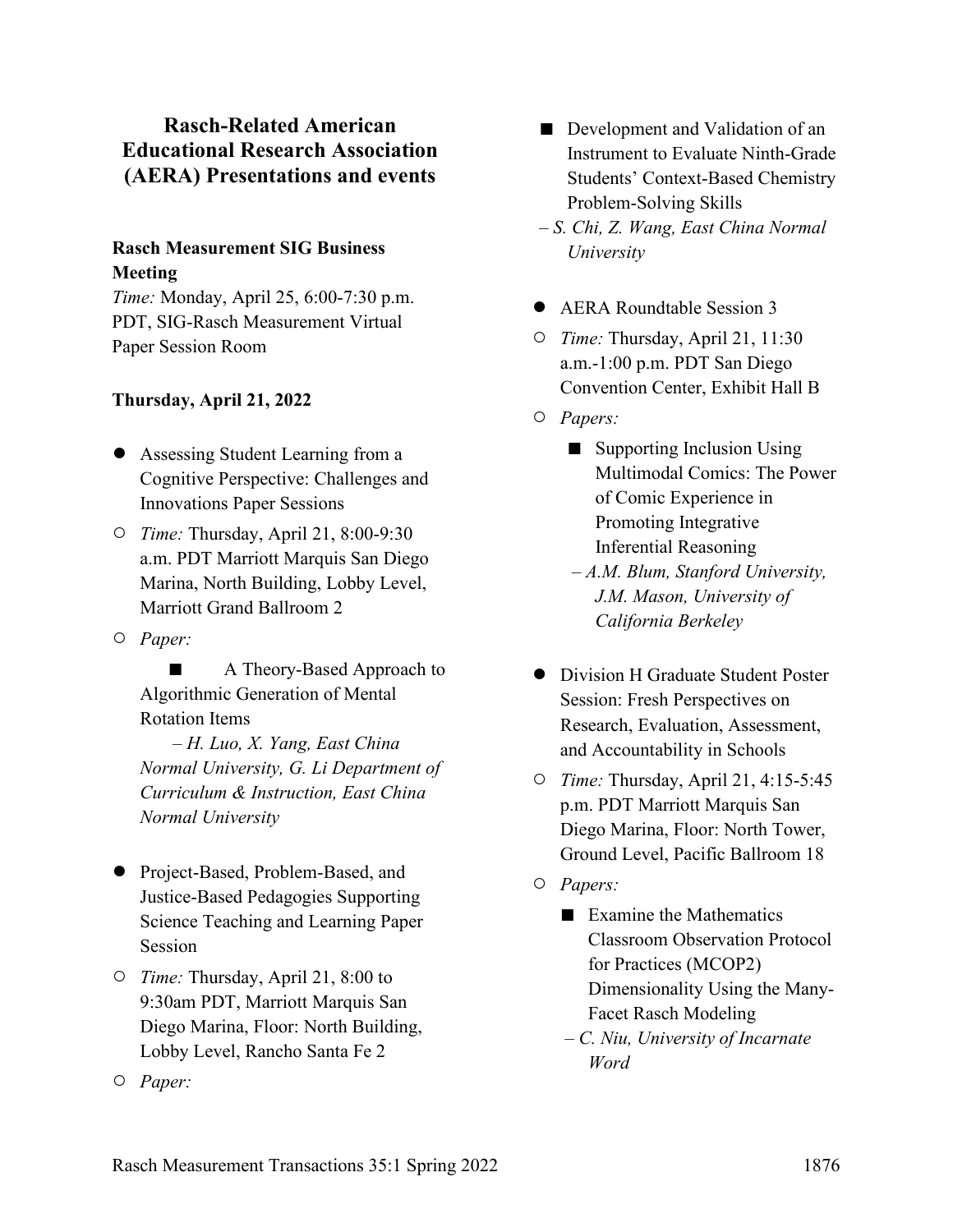### **Friday, April 22, 2022**

- AERA Poster Session 3
- *Time:* Friday, April 22, 8:00-9:15 a.m. PDT San Diego Convention Center, Floor: Upper Level, Sails Pavilion
- *Papers:* 
	- An Exploratory Quantitative Text Analysis Approach for Synthesizing Research Articles
	- *C. Stager, S.A. Wind, C. Hua, University of Alabama*
- Item Development Paper Session
- *Time:* Friday, April 22, 11:30am to 1:00pm PDT Manchester Grand Hyatt, Floor: 2nd Level, Harbor Tower, Gaslamp AB
- *Papers:* 
	- Development of an Instrument to Assess Middle School Students' Online-Metacognitive Competency in Solving Chemistry Problems
	- *Y. Zeng, S. Chi, Z. Wang, East China Normal University, X. Zhuang*
	- Developing Model-Based Reasoning Assessment Tasks to Investigate the Efficacy of High School Biology Instructional Materials
	- *C.F. Hermann-Abell, B.M. Donovan, E. Harris, J. Snowden, M.A.M. Stuhlsatz, BSBC Science Learning, C.D. Wilson, Biological Sciences Curriculum Study*
- Classroom Assessment Trends in the United States and Internationally Poster Session
- *Time:* Friday, April 22, 4:15-5:45 p.m. PDT SIG Virtual Rooms, SIG-Classroom Assessment Virtual Poster Session Room
- *Papers:* 
	- The Development and Validation of the Teacher Formative Assessment Literacy Scale
	- *Z. Yan, The Education University of Hong Kong, S. Pastore, University of Bari, Italy*

### **Saturday, April 23, 2022**

- Applications of the Rasch Model Poster Session (San Diego)
- *Time:* Saturday, April 23, 8:00-9:30 a.m. PDT San Diego Convention Center, Floor: Upper-Level Sails Pavilion
- *Papers:* 
	- Validating the Flourishing Scale for Immigrant College Students – *R. Sosa, Lehigh University*
- Assessment and Student Achievement in Schools Poster Session (San Diego)
- *Time:* Saturday, April 23, 11:30 a.m.-1:00 p.m. PDT San Diego Convention Center, Floor: Upper-Level Sails Pavilion
- *Papers:* 
	- Rasch Scaling of Standards-Based Grades as a Summative Measure of Student Achievement
	- *M. Barnes, Columbus City Schools, B. Gimbert, The Ohio State University*
- Equity in Science Assessment and Measurement Paper Session
- *Time:* Saturday, April 23, 2:30-4:00 p.m. PDT Marriott Marquis San Diego Marina, Floor: South Building, Level 3, Catalina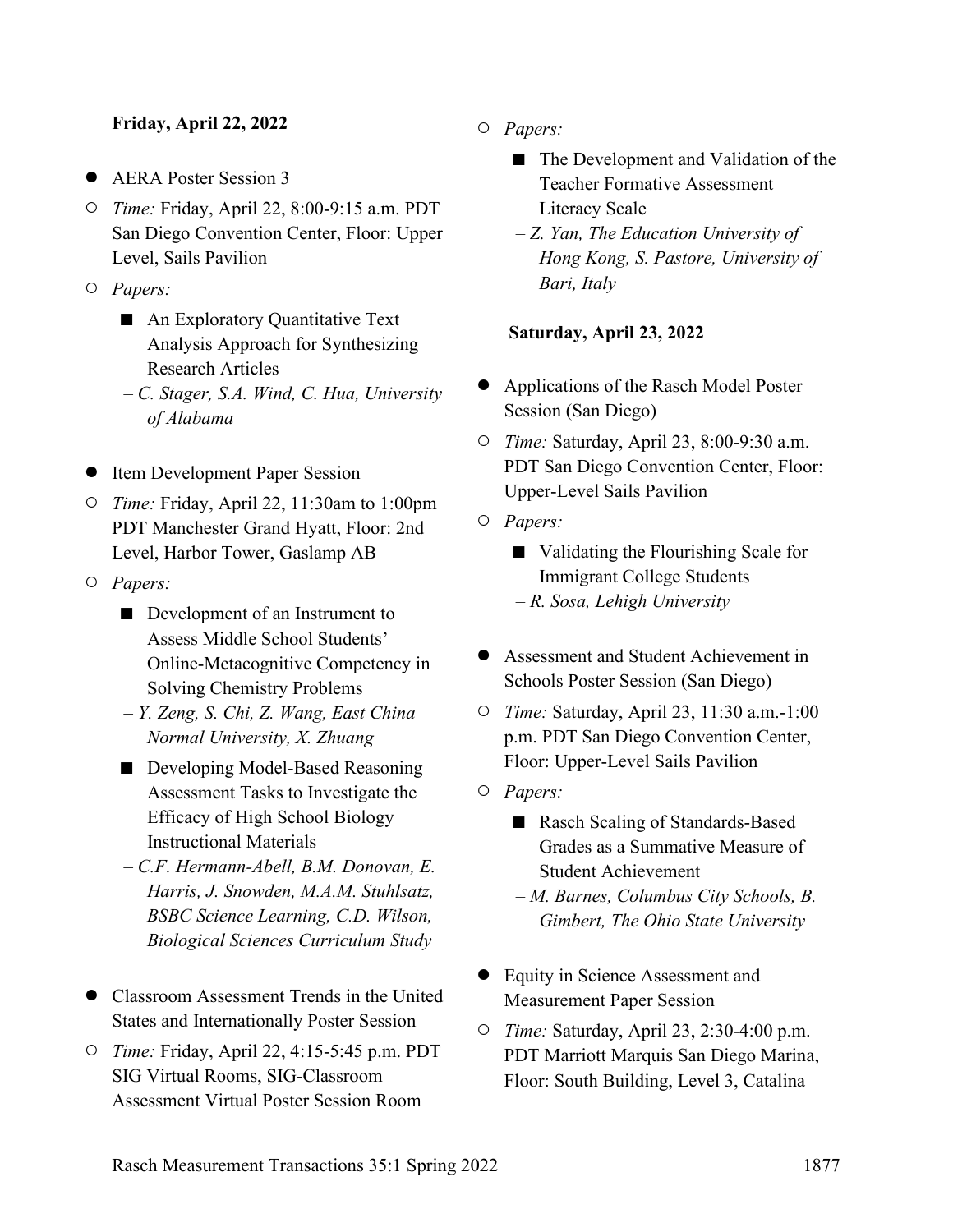- *Papers:* 
	- Applying Rasch Measurement to Validate the Colorado Learning Attitudes About Science Survey – *L. Shi, The University of Georgia*
- Differential Item Functioning and Measurement Invariance Paper Session
- *Time:* Saturday, April 23, 4:15-5:45 p.m. PDT Division Virtual Rooms, Division D - Section 1: Educational Measurement, Psychometrics, and Assessment Virtual Paper Session Room
- *Papers:* 
	- Differential Item Functioning Detection Using Data Mining Techniques: Identifying Additional Sources of Unfairness in Educational Measurement
	- *M.-T. Lo, National Yang Ming Chiao Tung University*
- Global Perspectives on Higher Education Paper Session
- *Time:* Saturday, April 23, 4:15-5:45 p.m. PDT World Educational Research Association Virtual Meeting Rooms, WERA Virtual Meeting Room 1
- *Papers:* 
	- Development and Validation of an Instrument Measuring Postgraduates' Holistic Development
	- *M.W.T. Cheng, S.-K. Lo, Education University of Hong Kong*

### **Sunday, April 24, 2022**

Poster Session 2

- *Time:* Sunday, April 24, 9:45 a.m.-11:15 a.m. PDT Virtual Poster Room 1
- *Papers:* 
	- Rasch Rating Scale Analysis of the 10-Item Connor-Davidson Resilience Scale in International Scholars and Students
	- *Y.-R. Ku, The University of Alabama, Tuscaloosa*
- Defining and Operationalizing Sociocultural Competence in Dual-Language Education Symposium
- *Time:* Sunday, April 24, 2:30-4:00 p.m. PDT Manchester Grand Hyatt, Floor: 3rd Level, Seaport Tower, Hillcrest CD
- *Papers:* 
	- A Rasch/Guttman Scenario Scale to Measure Teachers' Promotion of Sociocultural Integration
	- *M.E.B. Cruz, Georgia Institute of Technology*
- Applications of the Rasch Model Poster Session
- *Time:* Sunday, April 24, 4:15-5:45 p.m. PDT Virtual Poster Room 1
- *Paper:* 
	- Validation of the Self-Determination, Purpose, Identity, and Engagement in Scient Survey Using Rasch Modeling
	- *H. Huvard, New Mexico State University, C. Donovan, R.M. Talbot, University of Colorado, Denver*

### **Monday, April 25, 2022**

Measurement and Evaluation Research from a Global Perspective Paper Session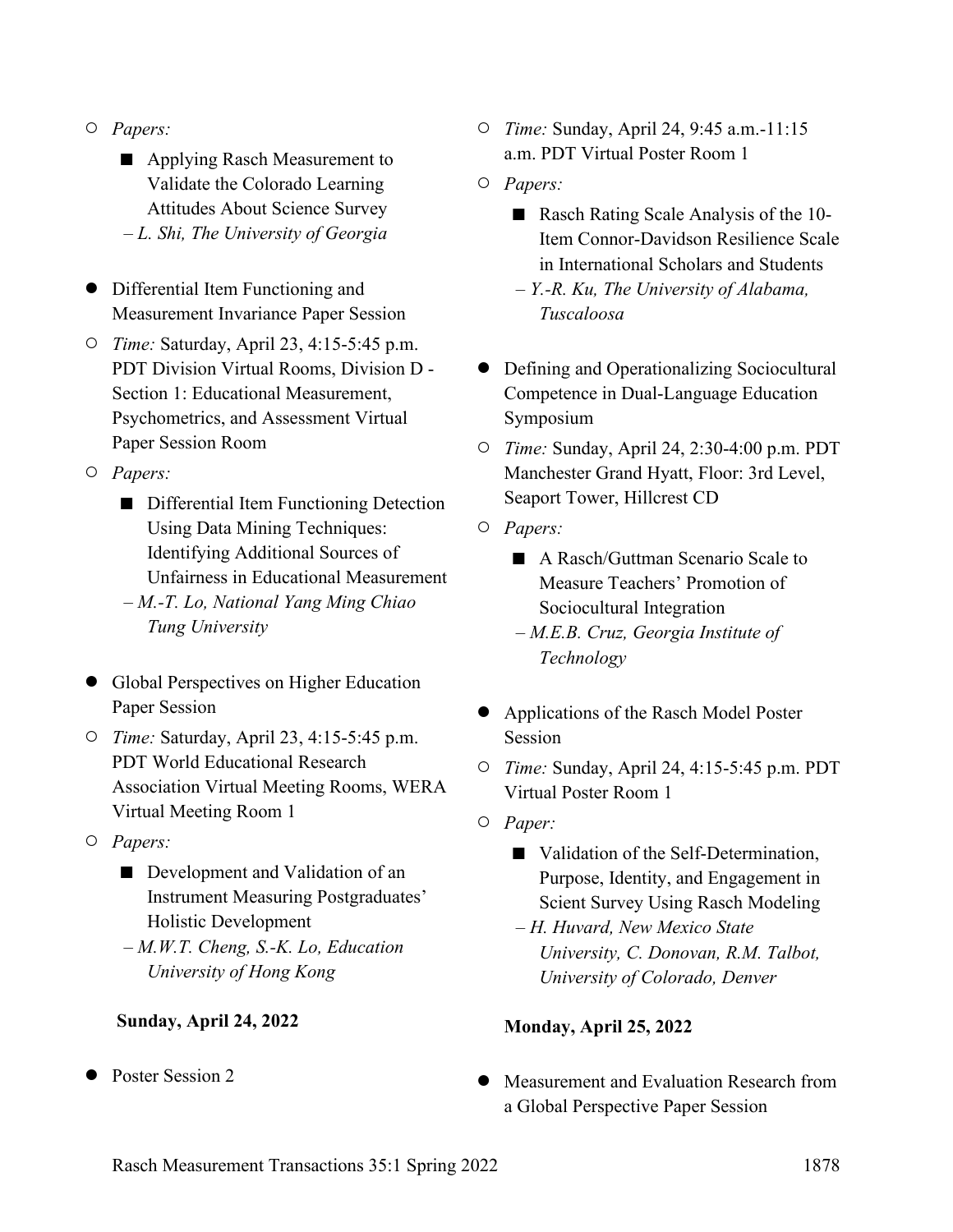- *Time:* Monday, April 25, 8:00-9:30 a.m. PDT San Diego Convention Center, Floor: Upper Level, Room 9
- *Paper:* 
	- A Rasch Examination of Model Fit and Differential Item Functioning Between Paper-Pencil and computerized Tests
	- *M.T.S. Alahmadi, The National Center for Assessment*
- Validity and Instrument Development in Professions Education Paper Session
- *Time:* Monday, April 25, 8:00 to 9:30am PDT, Manchester Grand Hyatt, Floor: 2nd Level, Harbor Tower, Balboa C
- *Paper:* 
	- Validation of a Peer Observation for Teaching Evaluation Tool
	- *Y. Jia, Rutgers University, A. Spagnolo, S. Luther*
- AERA Virtual Poster Session 6, Division C Section 1D: Science Poster Session 2
- *Time:* Monday, April 25, 9:45-11:15 a.m. PDT AERA Virtual Poster Rooms, AERA Virtual Poster Room 1
- *Papers:* 
	- Research on Students' Learning Progression of the Interdisciplinary Science Concept of Stability and Change
	- *S. Chi, Z. Wang, Y. Zhang, Y. Zhu, East China Normal University*
- Rasch Models: Considerations of Use Paper Session
- *Time:* Monday, April 25, 9:45-11:15 a.m. PDT Virtual Paper Session Room
- *Papers:* 
	- Functional Clustering for Diagnosing Person Misfit
	- *K. Turner, University of Georgia, Athens, G. Engelhard, University of Georgia*
	- Identifying Response Styles Using Person Fit Analysis and Response-Styles Models
	- *S.A. Wind, Y. Ge, University of Alabama*
	- Identifying Zones of Targeted Feedback for Writing with Unfolding Models
	- *Y. Yuan, G. Engelhard, University of Georgia*
	- Measuring Student Success as a Latent Construct with a Partial-Credit Rasch Model
	- *H. Huvard, New Mexico State University, C. Donovan, R.M. Talbot, University of Colorado, Denver*

### **Tuesday, April 26, 2022**

- AERA Poster Session 1
- *Time:* Tuesday, April 26, 9:45-11:15 a.m. PDT AERA Virtual Poster Room 1
- *Papers:* 
	- An Application of a Structured Mixture Rasch Model to Computer Adaptive Data
	- *M. Langi, NWEA*
- Measurement and Statistical Modeling Paper Session
- *Time:* Tuesday, April 26, 4:15-5:45 p.m. PDT Division Virtual Rooms, Division D -